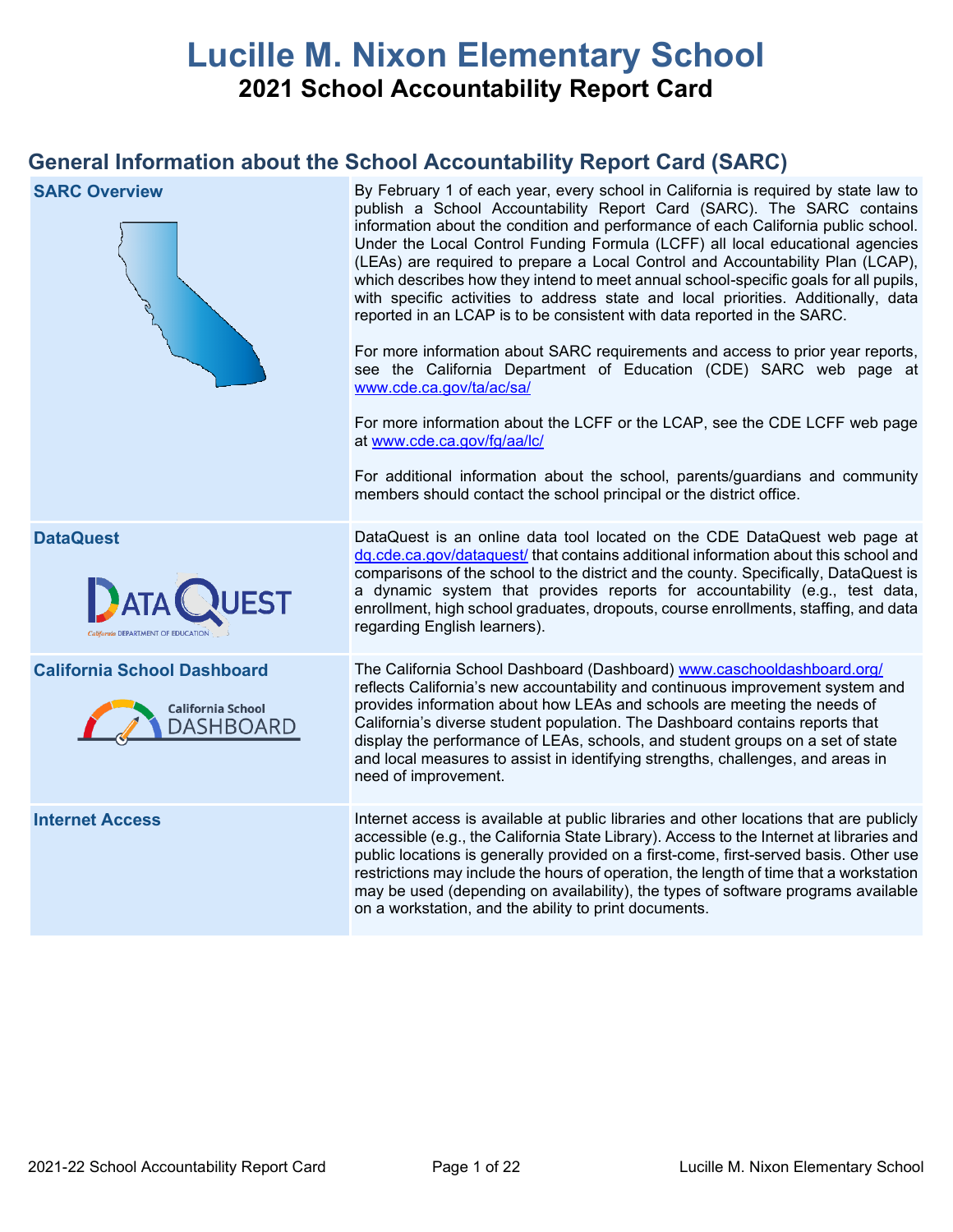### **2021-22 School Contact Information**

| <b>School Name</b>                       | Lucille M. Nixon Elementary School |
|------------------------------------------|------------------------------------|
| <b>Street</b>                            | 1711 Stanford Ave.                 |
| City, State, Zip                         | Stanford, CA 94305-1061            |
| <b>Phone Number</b>                      | 650.856.1622                       |
| <b>Principal</b>                         | Amy Sheward                        |
| <b>Email Address</b>                     | asheward@pausd.org                 |
| <b>School Website</b>                    | https://www.lmnixon.org/           |
| <b>County-District-School (CDS) Code</b> | 43 69641 6068241                   |

| 2021-22 District Contact Information |                                   |  |  |  |  |
|--------------------------------------|-----------------------------------|--|--|--|--|
| <b>District Name</b>                 | Palo Alto Unified School District |  |  |  |  |
| <b>Phone Number</b>                  | $(650)$ 329-3700                  |  |  |  |  |
| Superintendent                       | Dr. Don Austin                    |  |  |  |  |
| <b>Email Address</b>                 | daustin@pausd.org                 |  |  |  |  |
| <b>District Website Address</b>      | www.pausd.org                     |  |  |  |  |

### **2021-22 School Overview**

Lucille M. Nixon School, located within the Stanford University community, is one of 12 elementary schools in the Palo Alto Unified School District. Nixon's unique physical environment features a pod architecture with central library and computer lab, a variety of instructional spaces, and spacious multi-level grounds.

Nixon serves the students from the communities of the Stanford campus and the foothills area west of Foothill Expressway, as well as transfer students from Palo Alto and East Palo Alto. The diversity of our school community has enriched the lives of all our children.

### MISSION STATEMENT

It is our mission at Lucille M. Nixon School that every child will leave Nixon with a love of learning, having met or exceeded all District benchmarks, knowing that it is effort, perseverance and resiliency that will lead to success throughout life.

### VISION STATEMENT

At Lucille M. Nixon Elementary, our highest priority is the academic preparation of each of our students. To this end, teachers will continuously refine their practice. Teachers will pursue opportunities to learn and collaborate about strategies to enable all learners across the spectrum, from struggling to highly capable, to grow and succeed. We will extend our understanding of the implications for teaching from neuro-educational research and we will continue to investigate ways to use technology, and to teach technology skills to enhance learning in our classrooms.

The Nixon community is internationally and socio-economically diverse, which provides experience for our students with peers of many ethnicities and perspectives. Nixon strives to build interconnectedness across ethnic, socio-economic, language and geographic lines. In the coming years, we seek to develop more strategies to link ourselves together in a mutually supportive community. Our school's success in educating children depends upon a strong partnership with parents. We expect to continue to cultivate a highly involved parent community, and to explore and develop ties to the broader community, including Stanford University.

As a school community of parents, teachers and staff, we are committed to the social and emotional development of our students. We will offer our students opportunities to provide service to our greater community and encourage the development of "green" attitudes and healthy lifestyles. Teachers will foster students' creativity, curiosity, inquisitiveness and independent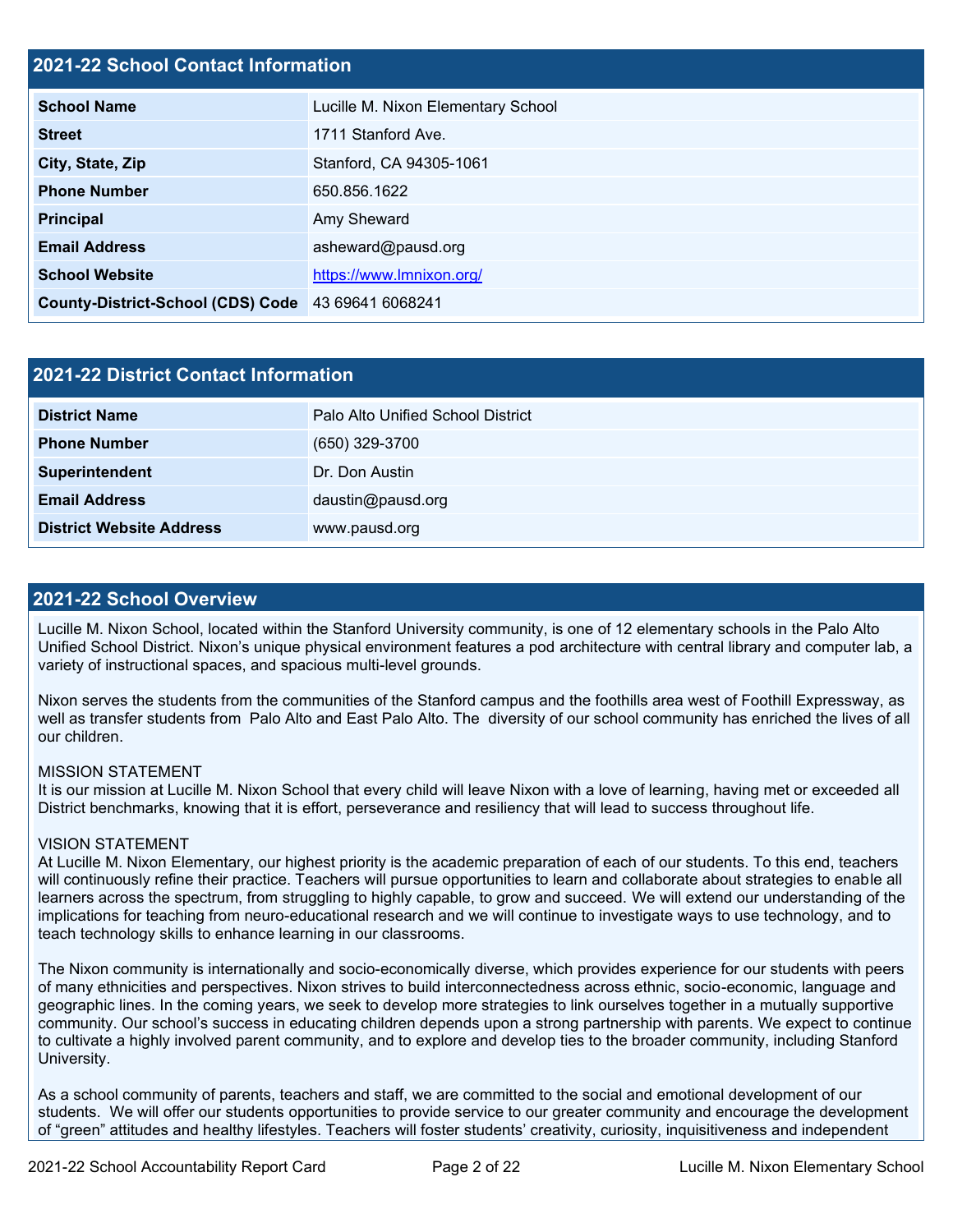### **2021-22 School Overview**

thinking in the classroom. The Nixon community seeks ways to enhance the 'developmental assets' in each student, to promote socially and emotionally well-rounded and confident individuals. We will teach strategies and support students to learn to resolve conflicts using problem-solving skills.

We are a community of learners and, as such, we will continue to identify areas of needed growth, and to develop strategies to address those needs.

## **About this School**

## **2020-21 Student Enrollment by Grade Level**

| <b>Grade Level</b>      | <b>Number of Students</b> |
|-------------------------|---------------------------|
| Kindergarten            | 50                        |
| Grade 1                 | 61                        |
| Grade 2                 | 57                        |
| Grade 3                 | 61                        |
| Grade 4                 | 66                        |
| Grade 5                 | 64                        |
| <b>Total Enrollment</b> | 359                       |

## **2020-21 Student Enrollment by Student Group**

| <b>Percent of Total Enrollment</b> |
|------------------------------------|
| 49.9                               |
| 50.1                               |
| 33.1                               |
| 2.5                                |
| 0.3                                |
| 12.8                               |
| 0.3                                |
| 13.4                               |
| 37.6                               |
| 13.1                               |
| 0.6                                |
| $\overline{7}$                     |
| 7.5                                |
|                                    |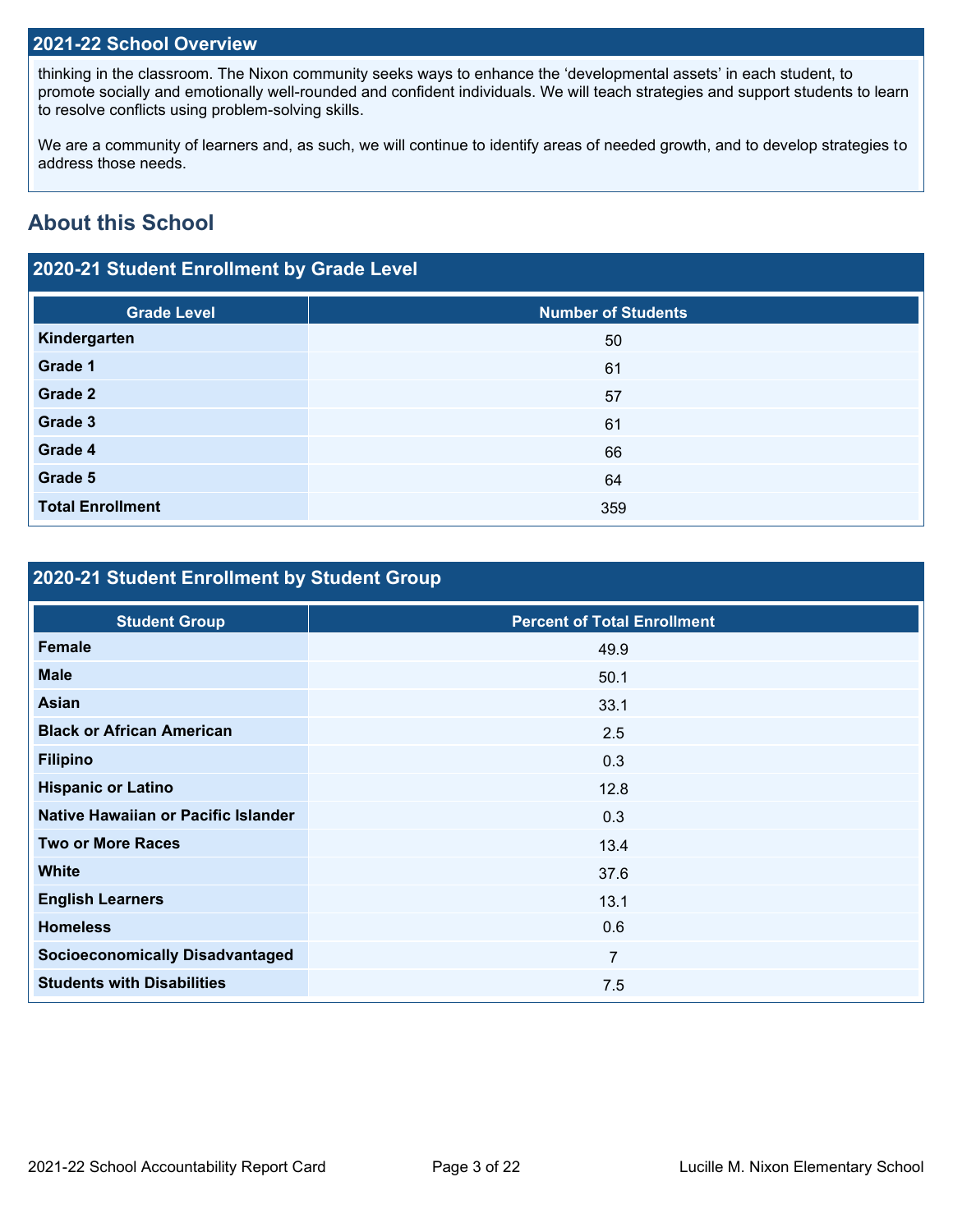## **A. Conditions of Learning State Priority: Basic**

The SARC provides the following information relevant to the State priority: Basic (Priority 1):

- Degree to which teachers are appropriately assigned and fully credentialed in the subject area and for the pupils they are teaching;
	- Pupils have access to standards-aligned instructional materials; and
- School facilities are maintained in good repair

Note: For more information refer to the Updated Teacher Equity Definitions web page at<https://www.cde.ca.gov/pd/ee/teacherequitydefinitions.asp>

### **2019-20 Teacher Preparation and Placement**

| <b>Authorization/Assignment</b>                                                                 | 2019-20 |
|-------------------------------------------------------------------------------------------------|---------|
| Fully (Preliminary or Clear) Credentialed for Subject and Student Placement (properly assigned) |         |
| Intern Credential Holders Properly Assigned                                                     |         |
| Teachers Without Credentials and Misassignments ("ineffective" under ESSA)                      |         |
| Credentialed Teachers Assigned Out-of-Field ("out-of-field" under ESSA)                         |         |
| <b>Unknown</b>                                                                                  |         |
| <b>Total Teaching Positions</b>                                                                 |         |
|                                                                                                 |         |

Note: The data in this table is based on Full Time Equivalent (FTE) status. One FTE equals one staff member working full time; one FTE could also represent two staff members who each work 50 percent of full time. Additionally, an assignment is defined as a position that an educator is assigned to based on setting, subject, and grade level. An authorization is defined as the services that an educator is authorized to provide to students.

### **2019-20 Teachers Without Credentials and Misassignments (considered "ineffective" under ESSA)**

| <b>Authorization/Assignment</b>                              | 2019-20 |
|--------------------------------------------------------------|---------|
| <b>Permits and Waivers</b>                                   |         |
| <b>Misassignments</b>                                        |         |
| <b>Vacant Positions</b>                                      |         |
| <b>Total Teachers Without Credentials and Misassignments</b> |         |

### **2019-20 Credentialed Teachers Assigned Out-of-Field (considered "out-of-field" under ESSA)**

| <b>Indicator</b>                                       | 2019-20 |
|--------------------------------------------------------|---------|
| Credentialed Teachers Authorized on a Permit or Waiver |         |
| <b>Local Assignment Options</b>                        |         |
| <b>Total Out-of-Field Teachers</b>                     |         |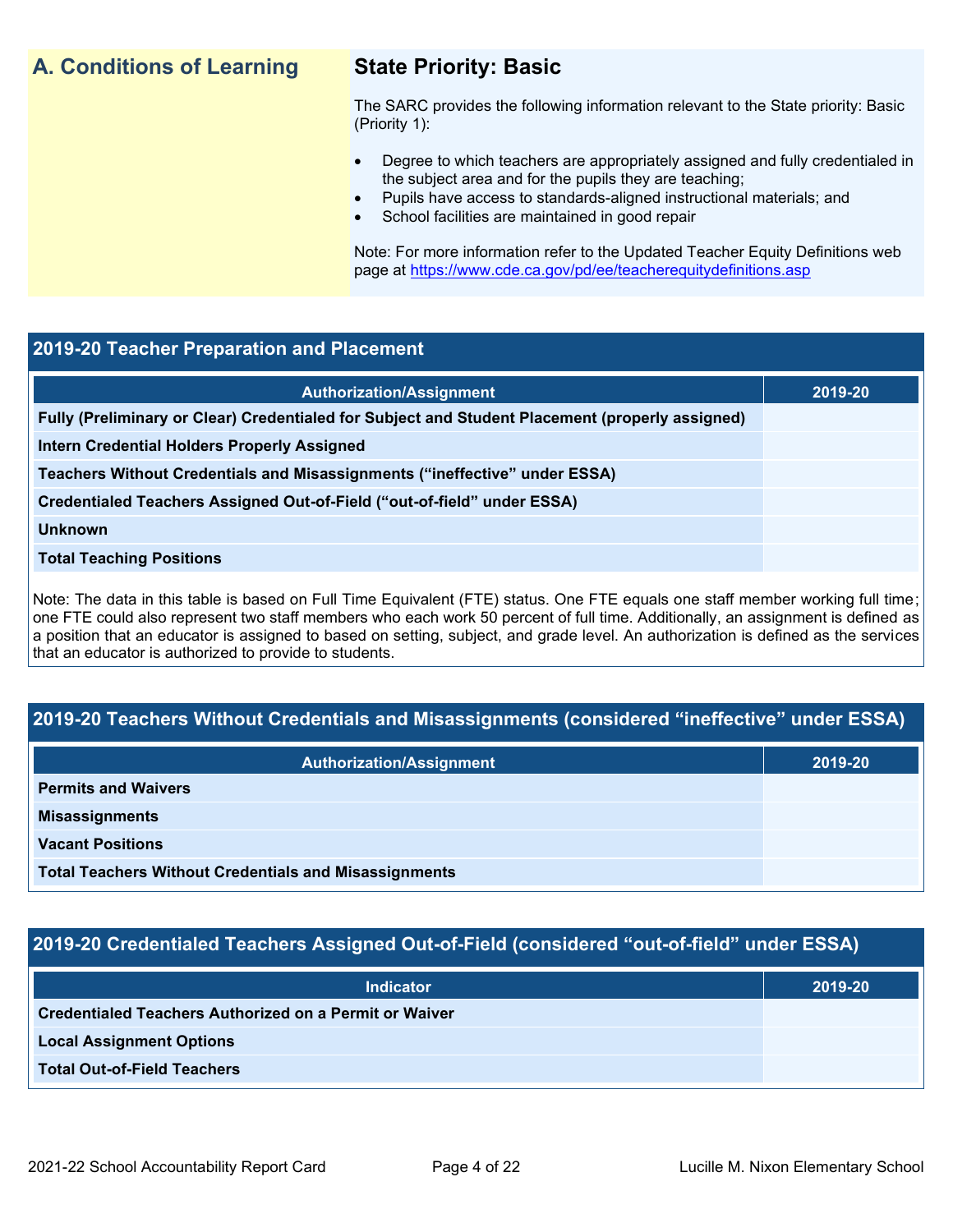### **2019-20 Class Assignments**

| Indicator                                                                                                                                           | 2019-20 |
|-----------------------------------------------------------------------------------------------------------------------------------------------------|---------|
| <b>Misassignments for English Learners</b><br>(a percentage of all the classes with English learners taught by teachers that are misassigned)       |         |
| No credential, permit or authorization to teach<br>(a percentage of all the classes taught by teachers with no record of an authorization to teach) |         |

## **2021-22 Quality, Currency, Availability of Textbooks and Other Instructional Materials**

Description of school's program towards meeting William's Settlement Requirements: The PAUSD Board of Education has made a determination that each pupil in each school in the District has, or will have prior to the end of the fiscal year, sufficient textbooks or instructional materials, or both, in each subject, and these materials, in each subject, are consistent with the content and cycles of the curriculum framework adopted by the State Board. PASSED AND ADOPTED by the Board of Education of Palo Alto Unified School District this 14th day of September, 2021. <http://go.boarddocs.com/ca/pausd/Board.nsf/goto?open&id=C6QURP7C9E79>

### **Year and month in which the data were collected** November 2021

| <b>Subject</b>                | Textbooks and Other Instructional Materials/year of<br><b>Adoption</b>                                                                                                                                                                                                                                                                                                                                                                                                                                                                                                                                                                                                                                                                                                                                                                                                                                                                                                                                                                                                                                                                                                                          | <b>From</b><br><b>Most</b><br><b>Recent</b><br><b>Adoption</b> | <b>Percent</b><br><b>Students</b><br><b>Lacking Own</b><br><b>Assigned</b><br>Copy |
|-------------------------------|-------------------------------------------------------------------------------------------------------------------------------------------------------------------------------------------------------------------------------------------------------------------------------------------------------------------------------------------------------------------------------------------------------------------------------------------------------------------------------------------------------------------------------------------------------------------------------------------------------------------------------------------------------------------------------------------------------------------------------------------------------------------------------------------------------------------------------------------------------------------------------------------------------------------------------------------------------------------------------------------------------------------------------------------------------------------------------------------------------------------------------------------------------------------------------------------------|----------------------------------------------------------------|------------------------------------------------------------------------------------|
| <b>Reading/Language Arts</b>  | Units of Study for Teaching Reading (Heinemann, 2015)<br>Units of Study for Teaching Writing (Heinemann, 2014)<br>PAUSD transitioned to common core literacy materials, with a<br>comprehensive approach to aligning writing and reading<br>curriculum to Common Core State Standards (CCSS). With<br>AB1246, teachers provided insights into curricular materials<br>that were aligned to CCSS. The District followed the<br>legislative opening to transition to instructional materials from<br>Columbia University Teacher's College Reading and Writing<br>Project (TCRWP), Lucy Calkin's Reading and Writing Units of<br>Study. The TCRWP developed units of study in response to<br>CCSS, and piloted them for 18 months to ensure alignment.<br>Curricular materials including lessons, rubrics, and student<br>checklists are aligned to CCSS. PAUSD provided materials<br>and instructional resources for each student (leveled<br>classroom readers and student writing materials) to give<br>students appropriate reading and writing learning<br>opportunities. PAUSD is currently conducting an ELA<br>curriculum pilot for Board approval and adoption in the spring<br>of 2022. | No                                                             | $\mathbf 0$                                                                        |
| <b>Mathematics</b>            | <b>Bridges Mathematics - 2017</b>                                                                                                                                                                                                                                                                                                                                                                                                                                                                                                                                                                                                                                                                                                                                                                                                                                                                                                                                                                                                                                                                                                                                                               | Yes                                                            | $\mathbf 0$                                                                        |
| <b>Science</b>                | Full Option Science System (FOSS), Delta Education, Inc. -<br>2008. PAUSD is currently conducting an Science curriculum<br>pilot for Board approval and adoption in the spring of 2022.                                                                                                                                                                                                                                                                                                                                                                                                                                                                                                                                                                                                                                                                                                                                                                                                                                                                                                                                                                                                         | Yes                                                            | $\mathbf 0$                                                                        |
| <b>History-Social Science</b> | Kdg - 5: TCI Social Studies Alive Reflections for California,<br>Harcourt School Publishers (Gr K-3, 4 published 2016; Gr 5<br>published 2018) Board Adopted May 8, 2018                                                                                                                                                                                                                                                                                                                                                                                                                                                                                                                                                                                                                                                                                                                                                                                                                                                                                                                                                                                                                        | Yes                                                            | 0                                                                                  |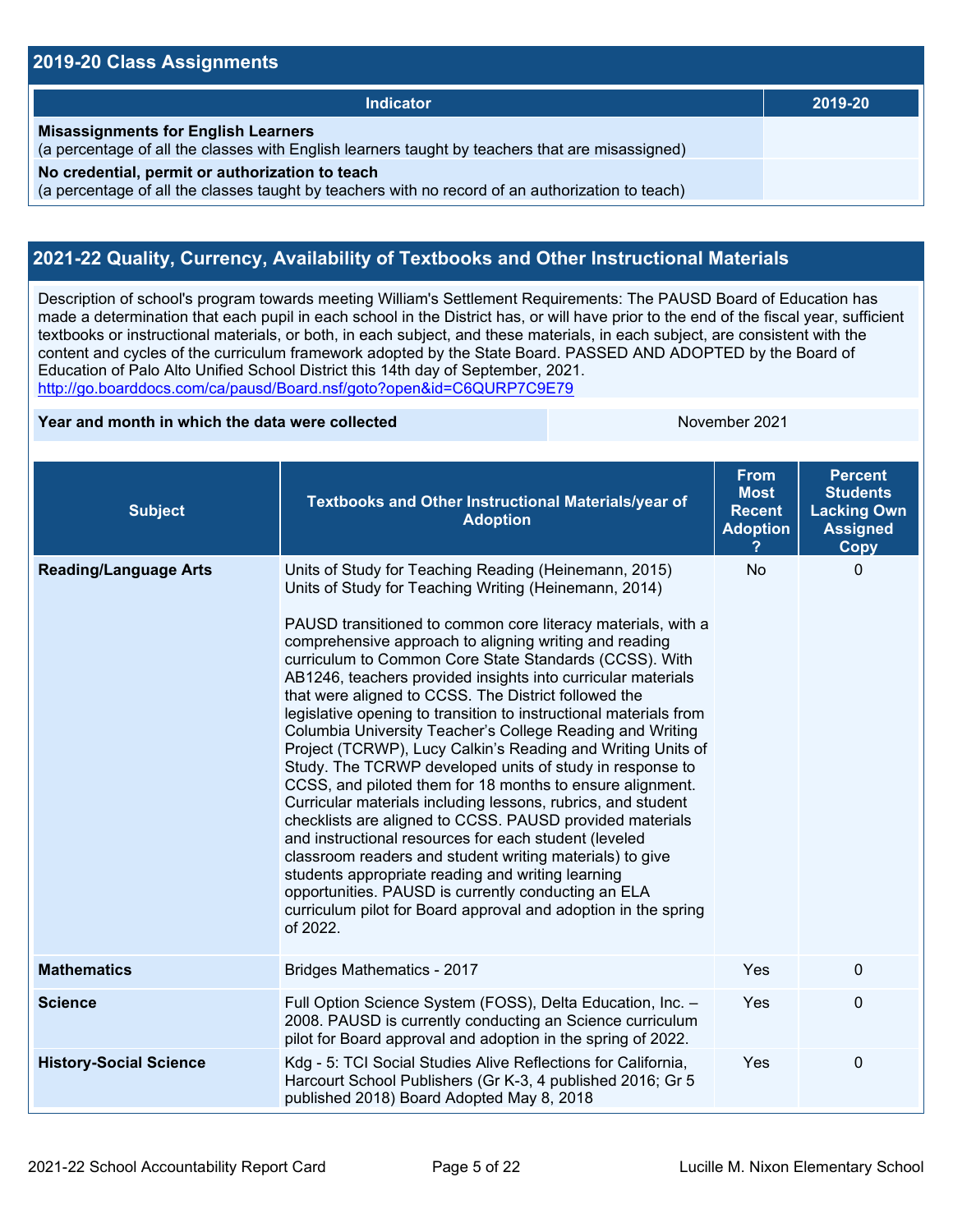### **School Facility Conditions and Planned Improvements**

School Facility Conditions and Planned Improvements Safety, cleanliness, and adequacy of school facilities. EC Sec. 33126 (b)(9) Safe, orderly schools are the highest priority of the Palo Alto Unified School District. Schools maintain and enforce a policy of required registration and identification at the main office. All visitors must register and receive approval before visiting any classroom or activity during the school day. District personnel, contractors and maintenance crews are required to wear identification badges while working on any campus throughout the district. The District has established a Preventive Maintenance Team that visits each campus on an assigned schedule repairing and maintaining facilities in readiness conducive to teaching and learning. . In addition, the District provides a work order system for ongoing maintenance that tracks requests, supplies and assigned time spent on any routine repair. The MOT Director or Custodial Supervisor monitors the cleaning of all sites visits both during the day as well as the evening, providing custodians with support and emphasizing the importance of providing and maintaining a clean facility for learning. Each school has a Safety Plan and clearly stated expectations for student behavior. Safety Plans are updated and reviewed annually. The District has a strictly enforced antidiscrimination policy that prohibits harassment of students or staff based upon race, gender, disability, religion or sexual orientation. The School Board maintains a zero tolerance policy for violent or threatening behaviors, and is committed to prevention of harmful behaviors. Students are provided with opportunities to build positive relationships to help create a more supportive school community.

The Nixon Elementary School main campus was originally constructed in 1970. A modernization project was completed in 2004 as part of the Building for Excellence Program. This modernization project included seismic and ADA accessibility improvements, as well as updating the classroom environment. New technology upgrades increased data and electrical capacity within the classrooms. Energy upgrades included new heating systems and lighting in the classrooms. The project also included renovation of the library.The library facility has reading and resource areas for students, as well as new computer workstations. The library has a credentialed librarian assigned, with equipment, which provides for on line services, Internet and Intranet connections and a multimedia presentation station. Modernization on campus in 2005 included a new playground structure and the resurfacing of hard court and play surfaces. The buildings were also re-roofed and painted in 2004 as part of the renovation. In 2007, a portable classroom was added and in the summer of 2011 another portable classroomwas added to accommodate growth. The District staff has worked with site personnel to identify additional needs at all of the campuses as input to the District's Facilities Master Plan. This plan detailed proposed repair/replace projects over the next twenty years with a priority for health and safety issues. A future project is planned as part of the Strong Schools bond to add a new Kinder classroom wing and two new enrichment labs to the campus.

As of October 2021, none of the emergency facility needs specified in Education Code Section 17592.72 (1. Gas leaks; 2. Nonfunctioning heating, ventilation, fire sprinklers, or air-conditioning systems; 3. Electrical power failure; 4. Major sewer stoppage; 5. Major pest or vermin infestation; 6. Broken windows or exterior doors or gates that will not lock and pose a security risk; 7. Abatement of hazardous materials previously undiscovered that poses an immediate threat to pupil or staff; and 8. Structural damage creating a hazardous or uninhabitable condition) are required at this school site. A copy of the Interim Evaluation Instrument used to verify Education Code Section 17592.72 deficiencies is on file in the Maintenance Office for review. The Nixon Elementary School campus is safe, well maintained and clean, with multiple custodial staff assigned for 20 hours daily.

| Year and month of the most recent FIT report                 |              |              | 10/8/2021    |                                                                                                                  |  |
|--------------------------------------------------------------|--------------|--------------|--------------|------------------------------------------------------------------------------------------------------------------|--|
| <b>System Inspected</b>                                      | Rate<br>Good | Rate<br>Fair | Rate<br>Poor | <b>Repair Needed and Action Taken or Planned</b>                                                                 |  |
| <b>Systems:</b><br>Gas Leaks, Mechanical/HVAC, Sewer         | X            |              |              |                                                                                                                  |  |
| Interior:<br><b>Interior Surfaces</b>                        | X            |              |              |                                                                                                                  |  |
| Cleanliness:<br>Overall Cleanliness, Pest/Vermin Infestation | X            |              |              |                                                                                                                  |  |
| <b>Electrical</b>                                            |              |              | X.           | B Pod: Room near restroom light out<br>D Pod: D1 Closet bulb out<br>Library: 3 bulbs out<br>Theater: 3 bulbs out |  |
| <b>Restrooms/Fountains:</b><br>Restrooms, Sinks/ Fountains   | X            |              |              |                                                                                                                  |  |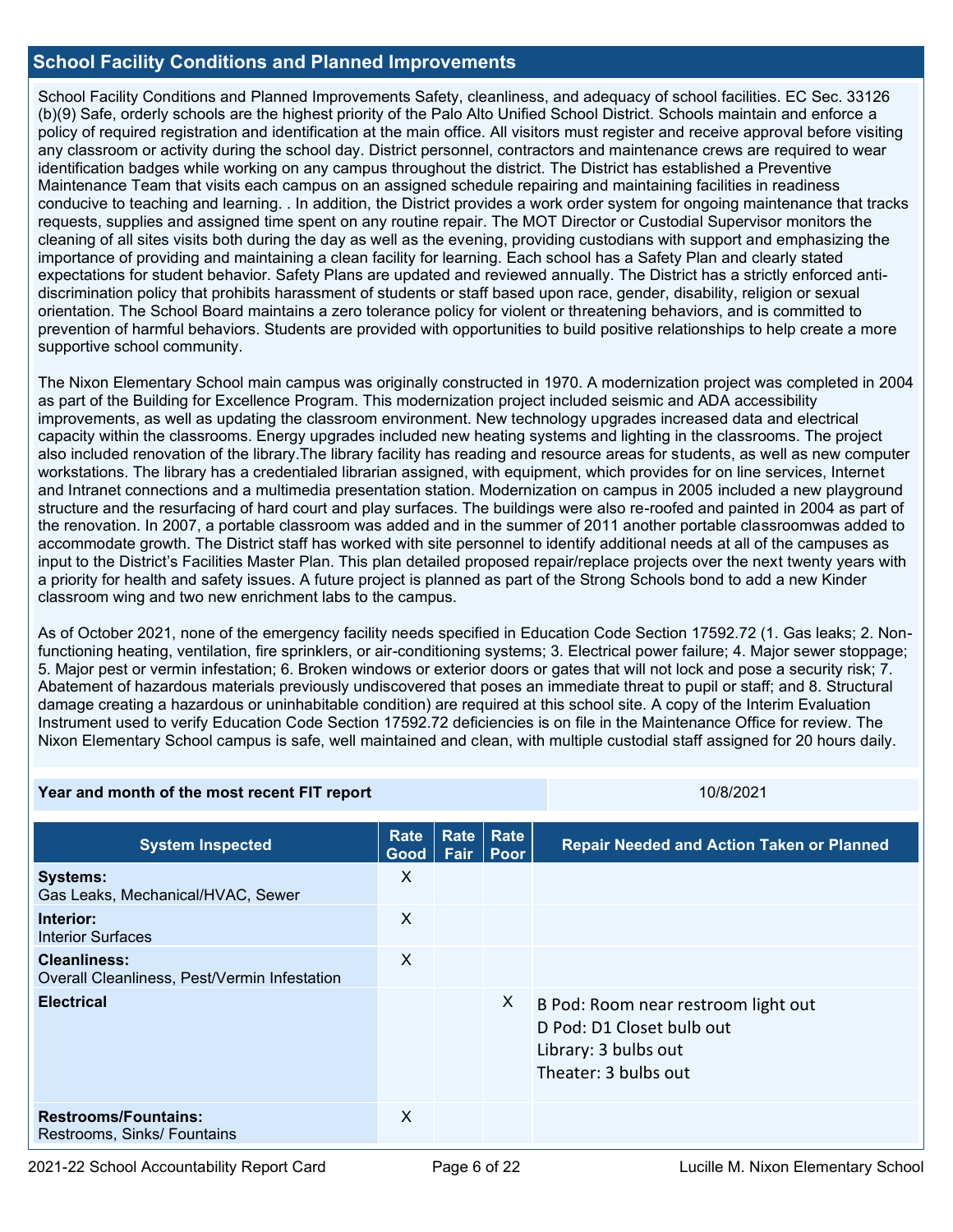| <b>School Facility Conditions and Planned Improvements</b>             |   |  |  |  |  |  |
|------------------------------------------------------------------------|---|--|--|--|--|--|
| Safety:<br>Fire Safety, Hazardous Materials                            | X |  |  |  |  |  |
| <b>Structural:</b><br><b>Structural Damage, Roofs</b>                  | Х |  |  |  |  |  |
| External:<br>Playground/School Grounds, Windows/<br>Doors/Gates/Fences | X |  |  |  |  |  |

| <b>Overall Facility Rate</b> |      |      |      |  |  |  |  |
|------------------------------|------|------|------|--|--|--|--|
| <b>Exemplary</b>             | Good | Fair | Poor |  |  |  |  |
|                              |      |      |      |  |  |  |  |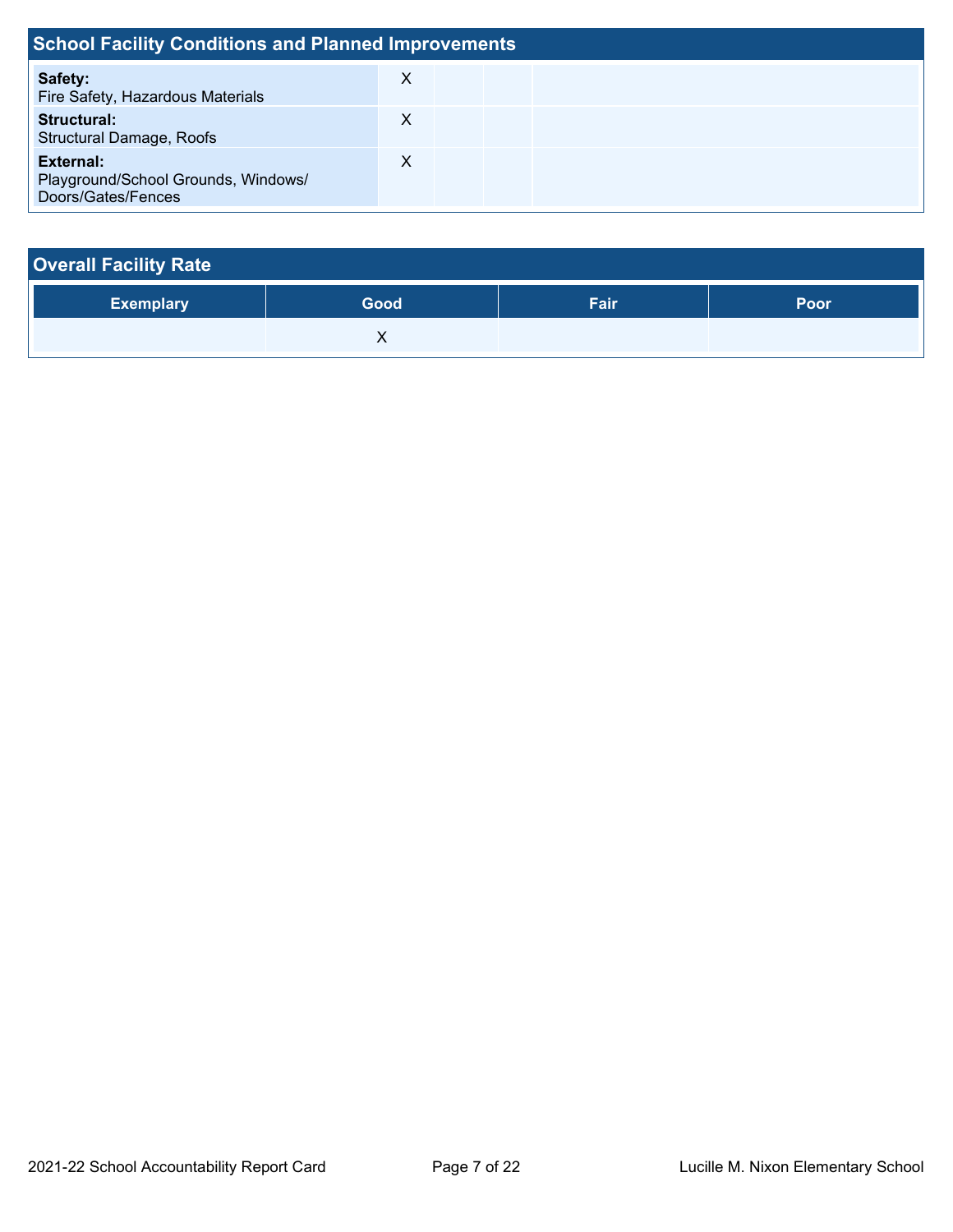## **B. Pupil Outcomes State Priority: Pupil Achievement**

The SARC provides the following information relevant to the State priority: Pupil Achievement (Priority 4):

### **Statewide Assessments**

(i.e., California Assessment of Student Performance and Progress [CAASPP] System includes the Smarter Balanced Summative Assessments for students in the general education population and the California Alternate Assessments [CAAs] for English language arts/literacy [ELA] and mathematics given in grades three through eight and grade eleven. Only eligible students may participate in the administration of the CAAs. CAAs items are aligned with alternate achievement standards, which are linked with the Common Core State Standards [CCSS] for students with the most significant cognitive disabilities).

The CAASPP System encompasses the following assessments and student participation requirements:

- 1. **Smarter Balanced Summative Assessments and CAAs for ELA** in grades three through eight and grade eleven.
- 2. **Smarter Balanced Summative Assessments and CAAs for mathematics** in grades three through eight and grade eleven.
- 3. **California Science Test (CAST) and CAAs for Science** in grades five, eight, and once in high school (i.e., grade ten, eleven, or twelve).

### **SARC Reporting in the 2020-2021 School Year Only**

Where the most viable option, LEAs were required to administer the statewide summative assessment in ELA and mathematics. Where a statewide summative assessment was not the most viable option for the LEA (or for one or more gradelevel[s] within the LEA) due to the pandemic, LEAs were allowed to report results from a different assessment that met the criteria established by the State Board of Education (SBE) on March 16, 2021. The assessments were required to be:

- Aligned with CA CCSS for ELA and mathematics;
- Available to students in grades 3 through 8, and grade 11; and
- Uniformly administered across a grade, grade span, school, or district to all eligible students.

### **Options**

Note that the CAAs could only be administered in-person following health and safety requirements. If it was not viable for the LEA to administer the CAAs in person with health and safety guidelines in place, the LEA was directed to not administer the tests. There were no other assessment options available for the CAAs. Schools administered the Smarter Balanced Summative Assessments for ELA and mathematics, other assessments that meet the SBE criteria, or a combination of both, and they could only choose one of the following:

- Smarter Balanced ELA and mathematics summative assessments;
- Other assessments meeting the SBE criteria; or
- Combination of Smarter Balanced ELA and mathematics summative assessments and other assessments.

The percentage of students who have successfully completed courses that satisfy the requirements for entrance to the University of California and the California State University, or career technical education sequences or programs of study.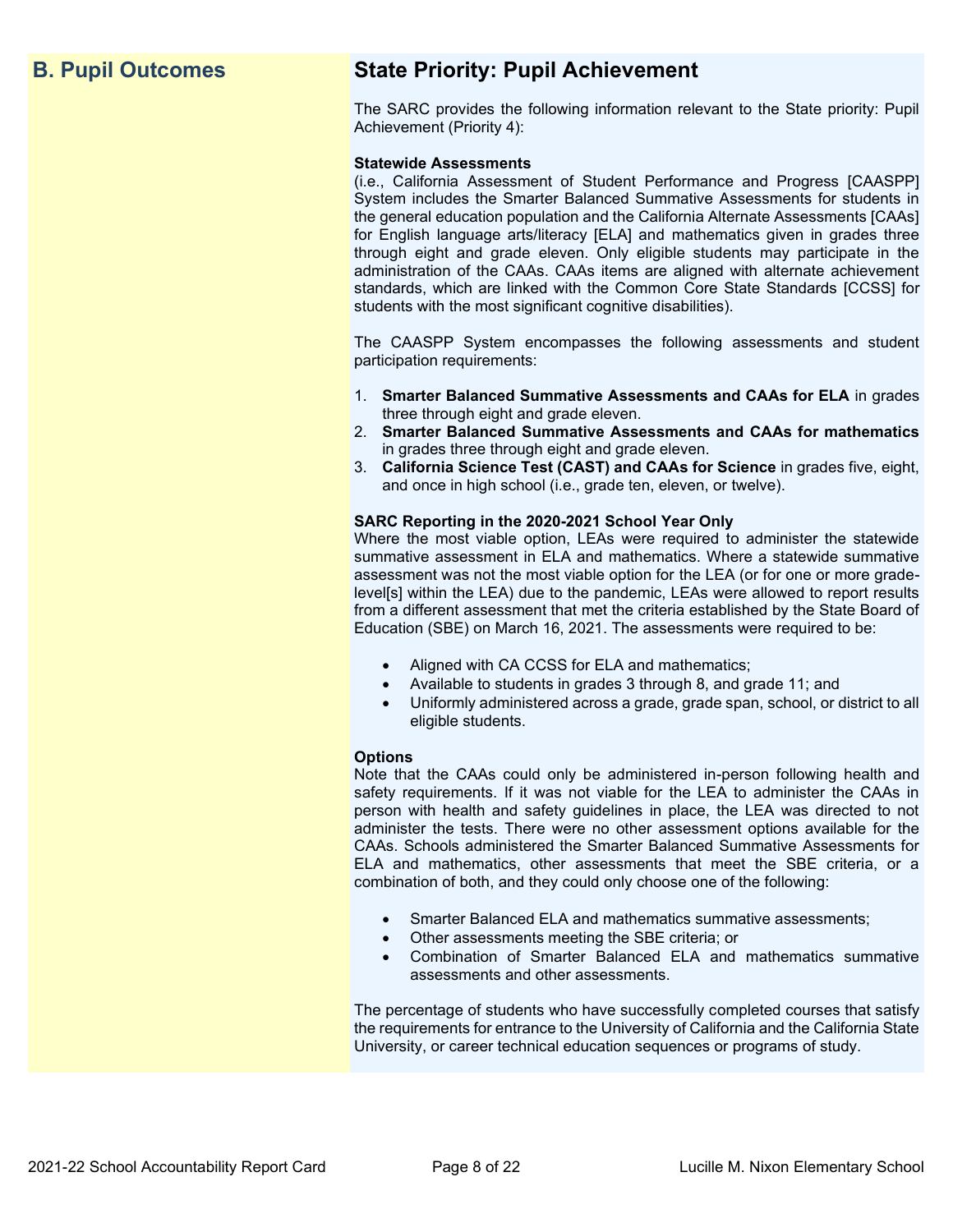### **Percentage of Students Meeting or Exceeding the State Standard on CAASPP**

This table displays CAASPP test results in ELA and mathematics for all students grades three through eight and grade eleven taking and completing a state-administered assessment.

The 2019-2020 data cells with N/A values indicate that the 2019-2020 data are not available due to the COVID-19 pandemic and resulting summative test suspension. The Executive Order N-30-20 was issued which waived the assessment, accountability, and reporting requirements for the 2019-2020 school year.

The 2020-2021 data cells have N/A values because these data are not comparable to other year data due to the COVID-19 pandemic during the 2020-2021 school year. Where the CAASPP assessments in ELA and/or mathematics is not the most viable option, the LEAs were allowed to administer local assessments. Therefore, the 2020-2021 data between school years for the school, district, state are not an accurate comparison. As such, it is inappropriate to compare results of the 2020-2021 school year to other school years.

| Subject                                                              | <b>School</b><br>2019-20 | <b>School</b><br>2020-21 | <b>District</b><br>2019-20 | <b>District</b><br>2020-21 | <b>State</b><br>2019-20 | <b>State</b><br>2020-21 |
|----------------------------------------------------------------------|--------------------------|--------------------------|----------------------------|----------------------------|-------------------------|-------------------------|
| <b>English Language Arts/Literacy</b><br>$\left($ grades 3-8 and 11) | N/A                      | N/A                      | N/A                        | N/A                        | N/A                     | N/A                     |
| <b>Mathematics</b><br>$(grades 3-8 and 11)$                          | N/A                      | N/A                      | N/A                        | N/A                        | N/A                     | N/A                     |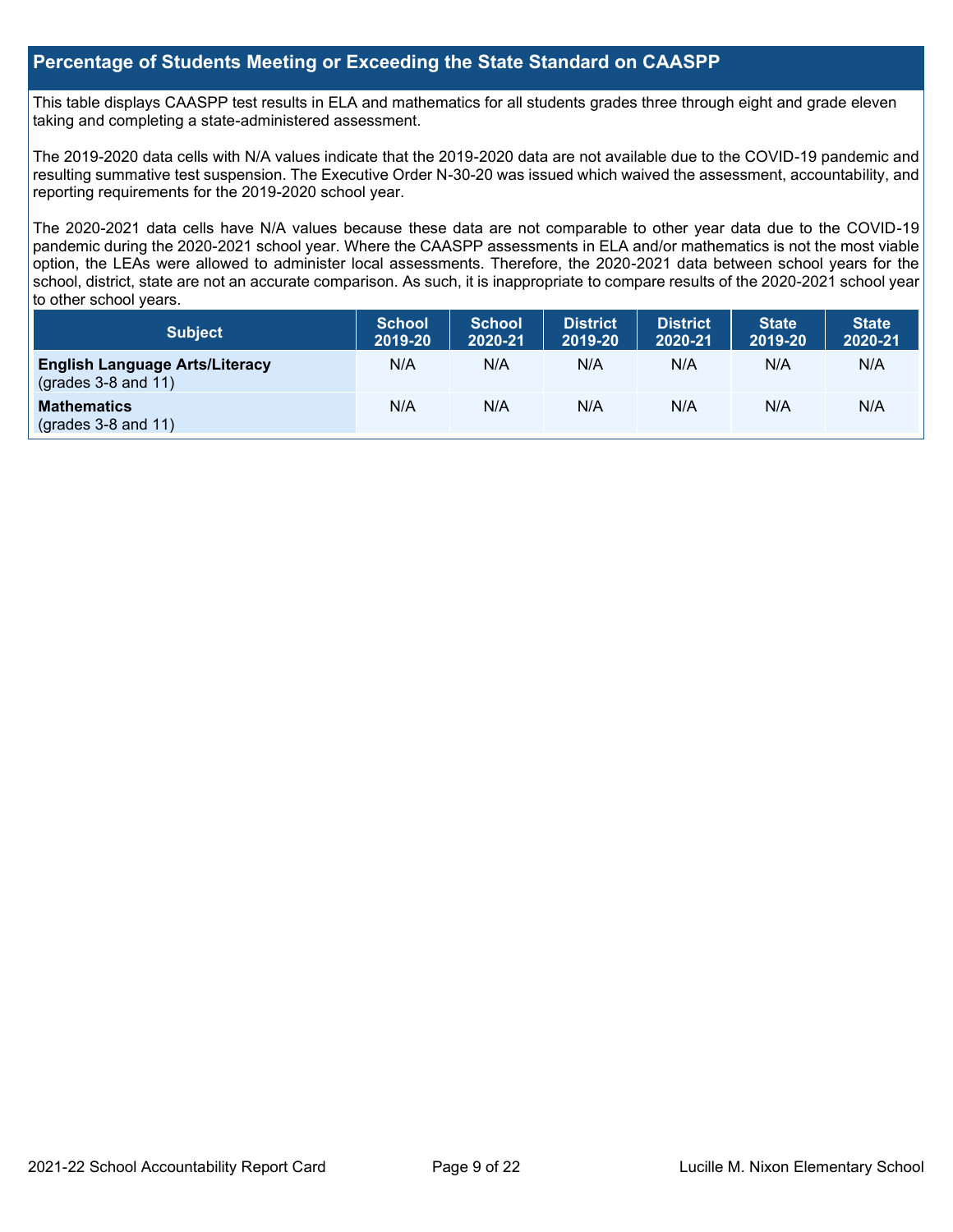### **2020-21 CAASPP Test Results in ELA by Student Group**

This table displays CAASPP test results in ELA by student group for students grades three through eight and grade eleven taking and completing a state-administered assessment. The CDE will populate this table for schools in cases where the school administered the CAASPP assessment. In cases where the school administered a local assessment instead of CAASPP, the CDE will populate this table with "NT" values, meaning this school did not test students using the CAASPP. See the local assessment(s) table for more information.

| <b>CAASPP</b><br><b>Student Groups</b>               | <b>CAASPP</b><br><b>Total</b><br><b>Enrollment</b> | <b>CAASPP</b><br><b>Number</b><br><b>Tested</b> | <b>CAASPP</b><br><b>Percent</b><br><b>Tested</b> | <b>CAASPP</b><br><b>Percent</b><br><b>Not Tested</b> | <b>CAASPP</b><br><b>Percent</b><br><b>Met or</b><br><b>Exceeded</b> |
|------------------------------------------------------|----------------------------------------------------|-------------------------------------------------|--------------------------------------------------|------------------------------------------------------|---------------------------------------------------------------------|
| <b>All Students</b>                                  | 197                                                | 192                                             | 97.46                                            | 2.54                                                 | 83.85                                                               |
| <b>Female</b>                                        | 97                                                 | 96                                              | 98.97                                            | 1.03                                                 | 88.54                                                               |
| <b>Male</b>                                          | 100                                                | 96                                              | 96                                               | $\overline{4}$                                       | 79.17                                                               |
| American Indian or Alaska Native                     | $\Omega$                                           | $\mathbf 0$                                     | 0                                                | 0                                                    | $\mathbf 0$                                                         |
| <b>Asian</b>                                         | 64                                                 | 63                                              | 98.44                                            | 1.56                                                 | 93.65                                                               |
| <b>Black or African American</b>                     | --                                                 | --                                              | $-$                                              | $\overline{\phantom{m}}$                             | --                                                                  |
| <b>Filipino</b>                                      | $- -$                                              | $\sim$                                          |                                                  |                                                      |                                                                     |
| <b>Hispanic or Latino</b>                            | 29                                                 | 29                                              | 100                                              | $\mathbf{0}$                                         | 62.07                                                               |
| <b>Native Hawaiian or Pacific Islander</b>           | --                                                 | $\overline{\phantom{m}}$                        | --                                               | --                                                   | --                                                                  |
| <b>Two or More Races</b>                             | 26                                                 | 26                                              | 100                                              | 0                                                    | 96.15                                                               |
| <b>White</b>                                         | 71                                                 | 67                                              | 94.37                                            | 5.63                                                 | 82.09                                                               |
| <b>English Learners</b>                              | 14                                                 | 14                                              | 100                                              | $\mathbf{0}$                                         | 71.43                                                               |
| <b>Foster Youth</b>                                  | $\mathbf{0}$                                       | $\mathbf 0$                                     | $\mathbf 0$                                      | $\mathbf{0}$                                         | $\mathbf 0$                                                         |
| <b>Homeless</b>                                      | $\mathbf 0$                                        | $\pmb{0}$                                       | $\mathbf{0}$                                     | $\mathbf{0}$                                         | $\mathbf 0$                                                         |
| <b>Military</b>                                      | $\mathbf 0$                                        | $\pmb{0}$                                       | 0                                                | 0                                                    | 0                                                                   |
| <b>Socioeconomically Disadvantaged</b>               | 18                                                 | 17                                              | 94.44                                            | 5.56                                                 | 70.59                                                               |
| <b>Students Receiving Migrant Education Services</b> | $\Omega$                                           | $\mathbf 0$                                     | 0                                                | $\Omega$                                             | $\mathbf 0$                                                         |
| <b>Students with Disabilities</b>                    | 25                                                 | 22                                              | 88                                               | 12                                                   | 50                                                                  |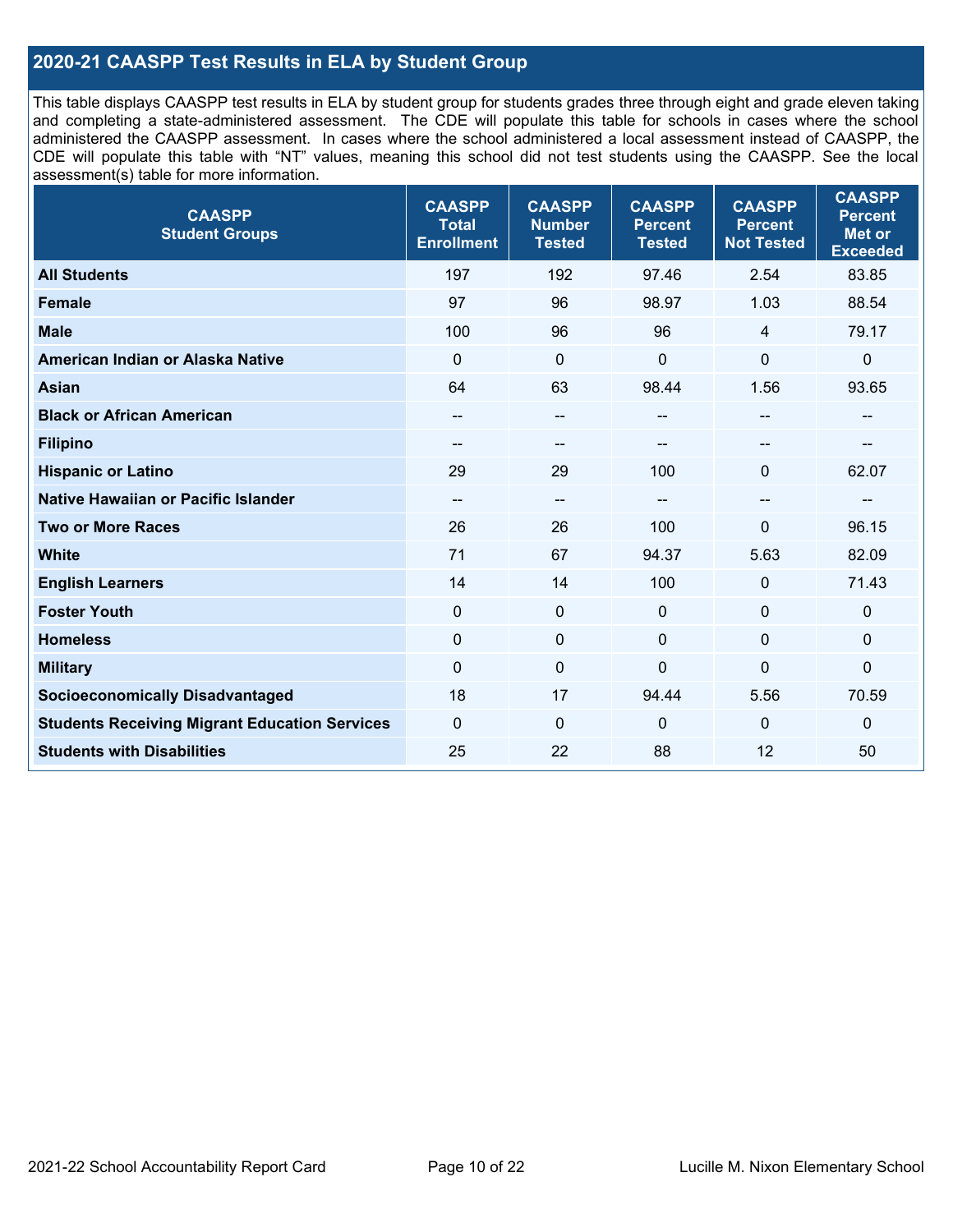### **2020-21 CAASPP Test Results in Math by Student Group**

This table displays CAASPP test results in Math by student group for students grades three through eight and grade eleven taking and completing a state-administered assessment. The CDE will populate this table for schools in cases where the school administered the CAASPP assessment. In cases where the school administered a local assessment instead of CAASPP, the CDE will populate this table with "NT" values, meaning this school did not test students using the CAASPP. See the local assessment(s) table for more information.

| <b>CAASPP</b><br><b>Student Groups</b>               | <b>CAASPP</b><br><b>Total</b><br><b>Enrollment</b> | <b>CAASPP</b><br><b>Number</b><br><b>Tested</b> | <b>CAASPP</b><br><b>Percent</b><br><b>Tested</b> | <b>CAASPP</b><br><b>Percent</b><br><b>Not Tested</b> | <b>CAASPP</b><br><b>Percent</b><br><b>Met or</b><br><b>Exceeded</b> |
|------------------------------------------------------|----------------------------------------------------|-------------------------------------------------|--------------------------------------------------|------------------------------------------------------|---------------------------------------------------------------------|
| <b>All Students</b>                                  | 197                                                | 192                                             | 97.46                                            | 2.54                                                 | 81.25                                                               |
| <b>Female</b>                                        | 97                                                 | 96                                              | 98.97                                            | 1.03                                                 | 80.21                                                               |
| <b>Male</b>                                          | 100                                                | 96                                              | 96.00                                            | 4.00                                                 | 82.29                                                               |
| American Indian or Alaska Native                     | $\Omega$                                           | $\mathbf 0$                                     | $\mathbf 0$                                      | 0                                                    | $\mathbf 0$                                                         |
| <b>Asian</b>                                         | 64                                                 | 63                                              | 98.44                                            | 1.56                                                 | 96.83                                                               |
| <b>Black or African American</b>                     | $\qquad \qquad -$                                  | --                                              | --                                               | --                                                   | --                                                                  |
| <b>Filipino</b>                                      | $\qquad \qquad -$                                  | $\qquad \qquad -$                               | --                                               | --                                                   | --                                                                  |
| <b>Hispanic or Latino</b>                            | 29                                                 | 29                                              | 100.00                                           | 0.00                                                 | 48.28                                                               |
| Native Hawaiian or Pacific Islander                  | $\qquad \qquad -$                                  | $\overline{\phantom{m}}$                        | $\sim$                                           | $\sim$                                               | $\overline{\phantom{a}}$                                            |
| <b>Two or More Races</b>                             | 26                                                 | 26                                              | 100.00                                           | 0.00                                                 | 92.31                                                               |
| <b>White</b>                                         | 71                                                 | 67                                              | 94.37                                            | 5.63                                                 | 80.60                                                               |
| <b>English Learners</b>                              | 14                                                 | 14                                              | 100.00                                           | 0.00                                                 | 64.29                                                               |
| <b>Foster Youth</b>                                  | $\mathbf 0$                                        | 0                                               | $\mathbf 0$                                      | $\Omega$                                             | $\mathbf 0$                                                         |
| <b>Homeless</b>                                      | 0                                                  | 0                                               | $\mathbf 0$                                      | $\Omega$                                             | $\mathbf 0$                                                         |
| <b>Military</b>                                      | $\mathbf 0$                                        | $\pmb{0}$                                       | $\mathbf 0$                                      | $\overline{0}$                                       | $\pmb{0}$                                                           |
| <b>Socioeconomically Disadvantaged</b>               | 18                                                 | 17                                              | 94.44                                            | 5.56                                                 | 47.06                                                               |
| <b>Students Receiving Migrant Education Services</b> | 0                                                  | 0                                               | $\mathbf 0$                                      | 0                                                    | 0                                                                   |
| <b>Students with Disabilities</b>                    | 25                                                 | 22                                              | 88.00                                            | 12.00                                                | 45.45                                                               |

### **CAASPP Test Results in Science for All Students**

This table displays the percentage of all students grades five, eight, and High School meeting or exceeding the State Standard.

The 2019-2020 data cells with N/A values indicate that the 2019-2020 data are not available due to the COVID-19 pandemic and resulting summative testing suspension. The Executive Order N-30-20 was issued which waived the assessment, accountability, and reporting requirements for the 2019-2020 school year.

For any 2020-2021 data cells with N/T values indicate that this school did not test students using the CAASPP Science.

| <b>Subject</b>                                  | <b>School</b><br>2019-20 | <b>School</b><br>2020-21 | <b>District</b><br>2019-20 | ີ<br><b>District</b><br>2020-21 | <b>State</b><br>2019-20 | <b>State</b><br>2020-21 |
|-------------------------------------------------|--------------------------|--------------------------|----------------------------|---------------------------------|-------------------------|-------------------------|
| <b>Science</b><br>(grades 5, 8 and high school) | N/A                      | NT                       | N/A                        | 74.07                           | N/A                     | 28.72                   |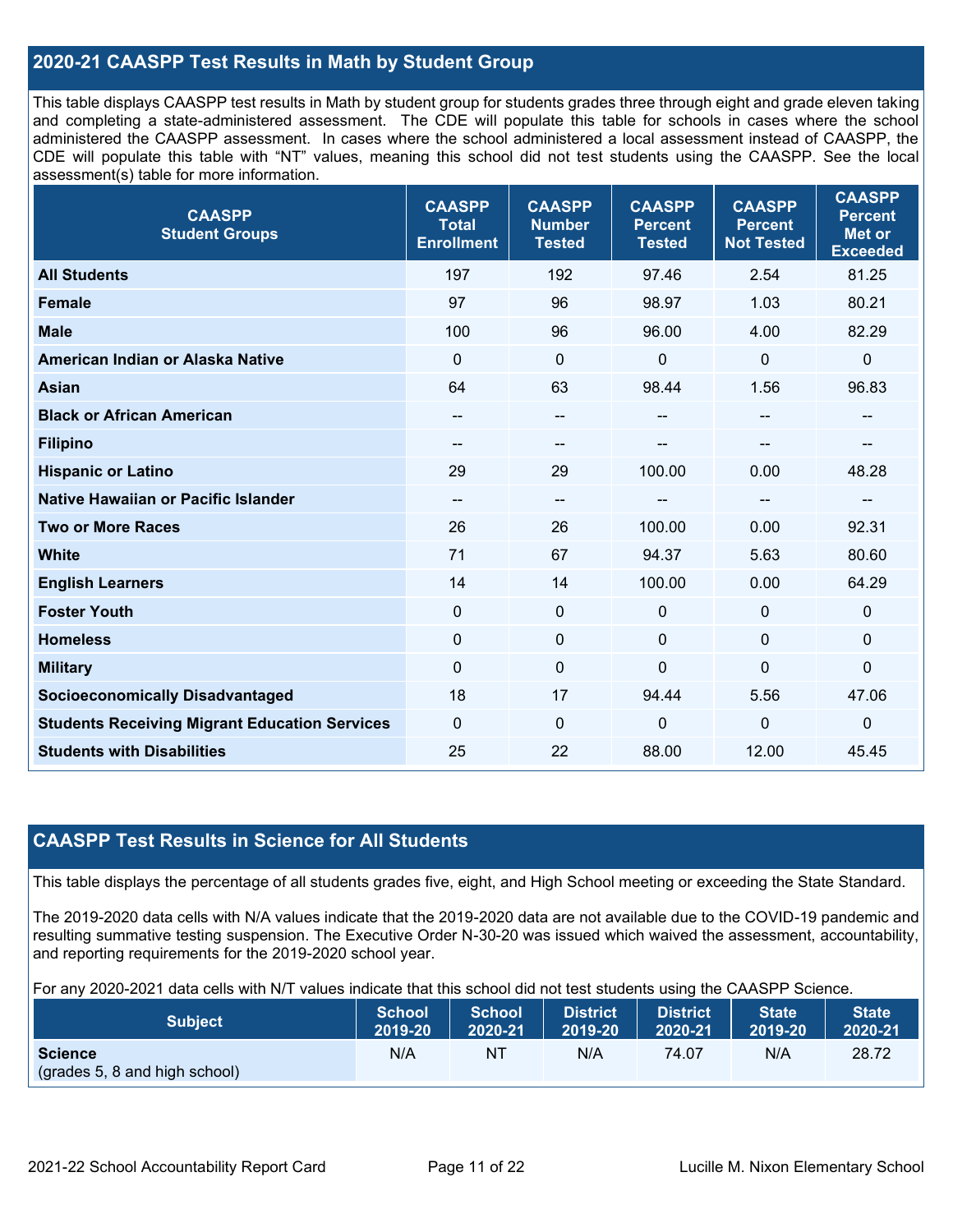### **2020-21 CAASPP Test Results in Science by Student Group**

This table displays CAASPP test results in Science by student group for students grades five, eight, and High School. For any data cells with N/T values indicate that this school did not test students using the CAASPP Science.

| <b>Student Group</b>                                 | <b>Total</b><br><b>Enrollment</b> | <b>Number</b><br><b>Tested</b> | <b>Percent</b><br><b>Tested</b> | <b>Percent</b><br><b>Not Tested</b> | <b>Percent</b><br><b>Met or</b><br><b>Exceeded</b> |
|------------------------------------------------------|-----------------------------------|--------------------------------|---------------------------------|-------------------------------------|----------------------------------------------------|
| <b>All Students</b>                                  | 63                                | <b>NT</b>                      | <b>NT</b>                       | <b>NT</b>                           | <b>NT</b>                                          |
| <b>Female</b>                                        | 35                                | <b>NT</b>                      | <b>NT</b>                       | <b>NT</b>                           | <b>NT</b>                                          |
| <b>Male</b>                                          | 28                                | <b>NT</b>                      | <b>NT</b>                       | <b>NT</b>                           | <b>NT</b>                                          |
| American Indian or Alaska Native                     | $\Omega$                          | $\mathbf 0$                    | $\mathbf 0$                     | $\mathbf 0$                         | 0                                                  |
| <b>Asian</b>                                         | 23                                | <b>NT</b>                      | <b>NT</b>                       | <b>NT</b>                           | <b>NT</b>                                          |
| <b>Black or African American</b>                     | $\qquad \qquad -$                 | <b>NT</b>                      | <b>NT</b>                       | <b>NT</b>                           | <b>NT</b>                                          |
| <b>Filipino</b>                                      | $\Omega$                          | $\pmb{0}$                      | $\mathbf 0$                     | $\Omega$                            | 0                                                  |
| <b>Hispanic or Latino</b>                            | $\overline{\phantom{a}}$          | <b>NT</b>                      | <b>NT</b>                       | <b>NT</b>                           | <b>NT</b>                                          |
| Native Hawaiian or Pacific Islander                  | $\mathbf 0$                       | $\mathbf 0$                    | $\mathbf{0}$                    | $\overline{0}$                      | 0                                                  |
| <b>Two or More Races</b>                             | $-$                               | <b>NT</b>                      | <b>NT</b>                       | <b>NT</b>                           | <b>NT</b>                                          |
| <b>White</b>                                         | 25                                | <b>NT</b>                      | <b>NT</b>                       | <b>NT</b>                           | <b>NT</b>                                          |
| <b>English Learners</b>                              | $\qquad \qquad -$                 | <b>NT</b>                      | <b>NT</b>                       | <b>NT</b>                           | <b>NT</b>                                          |
| <b>Foster Youth</b>                                  | $\mathbf 0$                       | $\mathbf 0$                    | $\mathbf 0$                     | $\mathbf 0$                         | 0                                                  |
| <b>Homeless</b>                                      | $\pmb{0}$                         | $\pmb{0}$                      | $\mathbf 0$                     | $\mathbf 0$                         | 0                                                  |
| <b>Military</b>                                      | $\mathbf 0$                       | $\pmb{0}$                      | $\Omega$                        | $\Omega$                            | 0                                                  |
| <b>Socioeconomically Disadvantaged</b>               | $\overline{\phantom{a}}$          | <b>NT</b>                      | <b>NT</b>                       | <b>NT</b>                           | <b>NT</b>                                          |
| <b>Students Receiving Migrant Education Services</b> | $\mathbf 0$                       | $\mathbf 0$                    | $\mathbf 0$                     | $\overline{0}$                      | 0                                                  |
| <b>Students with Disabilities</b>                    | --                                | <b>NT</b>                      | <b>NT</b>                       | <b>NT</b>                           | <b>NT</b>                                          |

## **B. Pupil Outcomes State Priority: Other Pupil Outcomes**

The SARC provides the following information relevant to the State priority: Other Pupil Outcomes (Priority 8): Pupil outcomes in the subject area of physical education.

## **2020-21 California Physical Fitness Test Results**

Due to the COVID-19 crisis, the Physical Fitness Test was suspended during the 2020-2021 school year and therefore no data are reported and each cell in this table is populated with "N/A."

| <b>Grade Level</b> | <b>Four of Six Fitness Standards</b> | <b>Five of Six Fitness Standards</b> | Percentage of Students Meeting   Percentage of Students Meeting   Percentage of Students Meeting<br><b>Six of Six Fitness Standards</b> |
|--------------------|--------------------------------------|--------------------------------------|-----------------------------------------------------------------------------------------------------------------------------------------|
| Grade 5            | N/A                                  | N/A                                  | N/A                                                                                                                                     |
| Grade 7            | N/A                                  | N/A                                  | N/A                                                                                                                                     |
| Grade 9            | N/A                                  | N/A                                  | N/A                                                                                                                                     |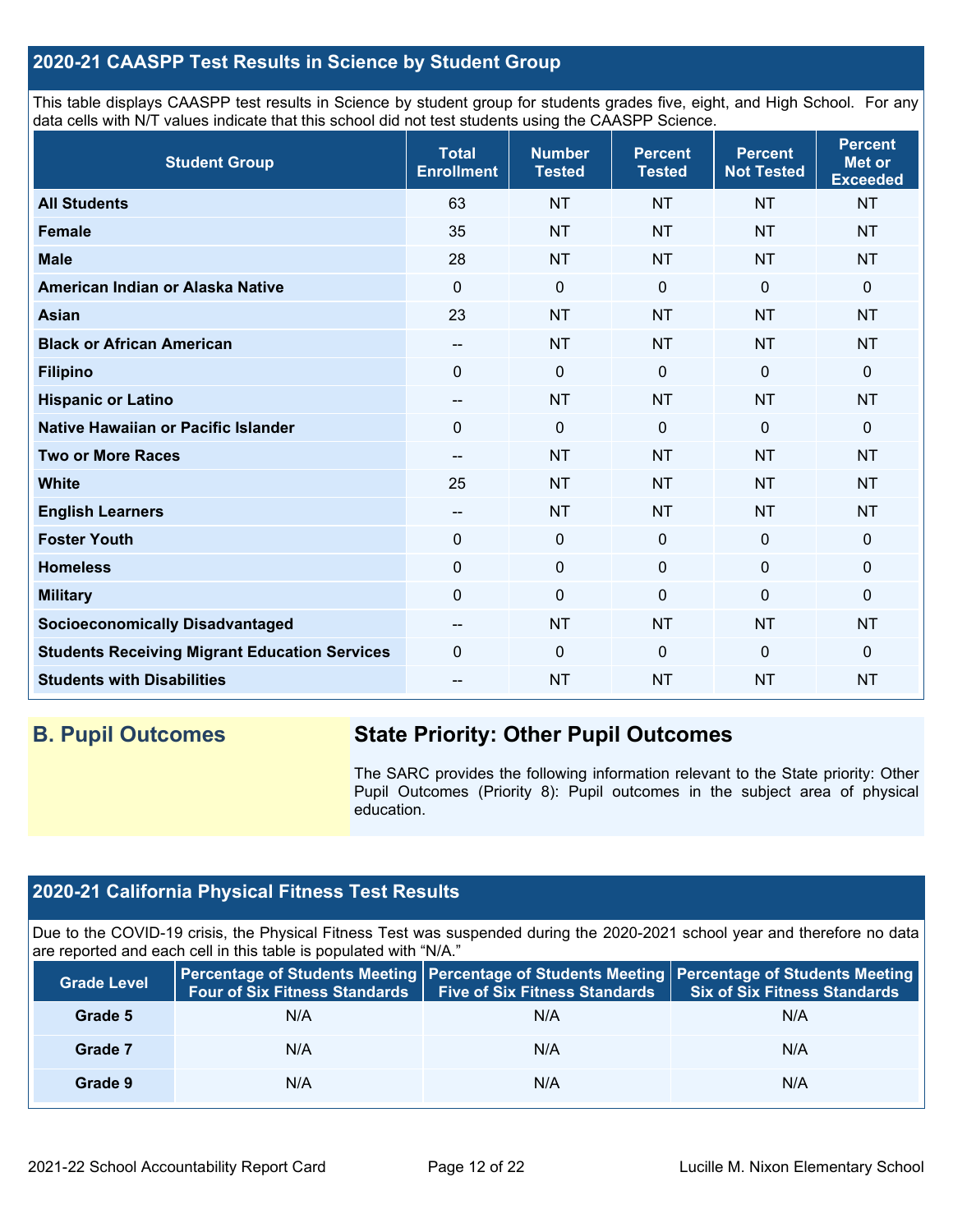## **C. Engagement State Priority: Parental Involvement**

The SARC provides the following information relevant to the State priority: Parental Involvement (Priority 3): Efforts the school district makes to seek parent input in making decisions regarding the school district and at each school site.

### **2021-22 Opportunities for Parental Involvement**

The Nixon parent community has demonstrated widespread support of the school through participation in all aspects of school life. In a typical year, parents volunteer in classrooms, assist in the library, help with field trips, and complete tasks for the teachers while at home. Parents participate on school committees and are an integral part of planning, and organizing many school-wide events. In the present pandemic situation, parents have limited opportunities to come onto the school campus to volunteer, but have been joining in Virtual Back to School Night and Principal Chats, volunteering on campus when possible, and hosting community-building events off campus.

Parents represent half of the School Site Council membership. The Council meets monthly to review student achievement data, develop a plan for school improvement, and allocate resources under their supervision to support the School Plan for Student Achievement and the School Safety Plan. Meetings are open to the public and the agendas and minutes are published online.

The English Learners Advisory Committee meets twice per year with follow-up meetings as desired by parents of English Learners. Our instructional program for English Learners is shared with parents and their input is sought regarding the best ways to support their children. Anyone is welcome at the meetings, but these are primarily advertised to parents of English Learners.

The PTA is our largest parent organization. PTA supports children and families in our school community. In normal years, the PTA assumes a leadership role in organizing schoolwide community-building events, such as: Welcome Back Coffee, Back to School Picnic, book fair, skating party, Family Art, Engineering and Science Nights, and International Night in the Spring. During the Covid-19 Pandemic, the PTA has been organizing virtual events to support community engagement and connection. PTA raises funds to support the acquisition of library materials, classroom instructional materials, funds for teachers' classroom expenditures and educational school assemblies. PTA typically sponsors the third grade bicycle safety program, student council, parent education programs, and classroom and library volunteer support. Some events have been altered by our present circumstances, so PTA leadership is exploring alternatives to these programs. PTA advocates locally, as well as at the state-level of government on behalf of children.

Partners in Education (PiE) is a Districtwide foundation made up of parent volunteers who serve as school based organizers. PiE raises funds to support additional staff at each school. In 2021-22, PiE is funding classroom aides, Spectra Art teachers, music instruction, and counseling services at Nixon.

The leadership of all these organizations can be obtained by contacting Lee-Ann Taylor, school secretary, at (650) 856-1622.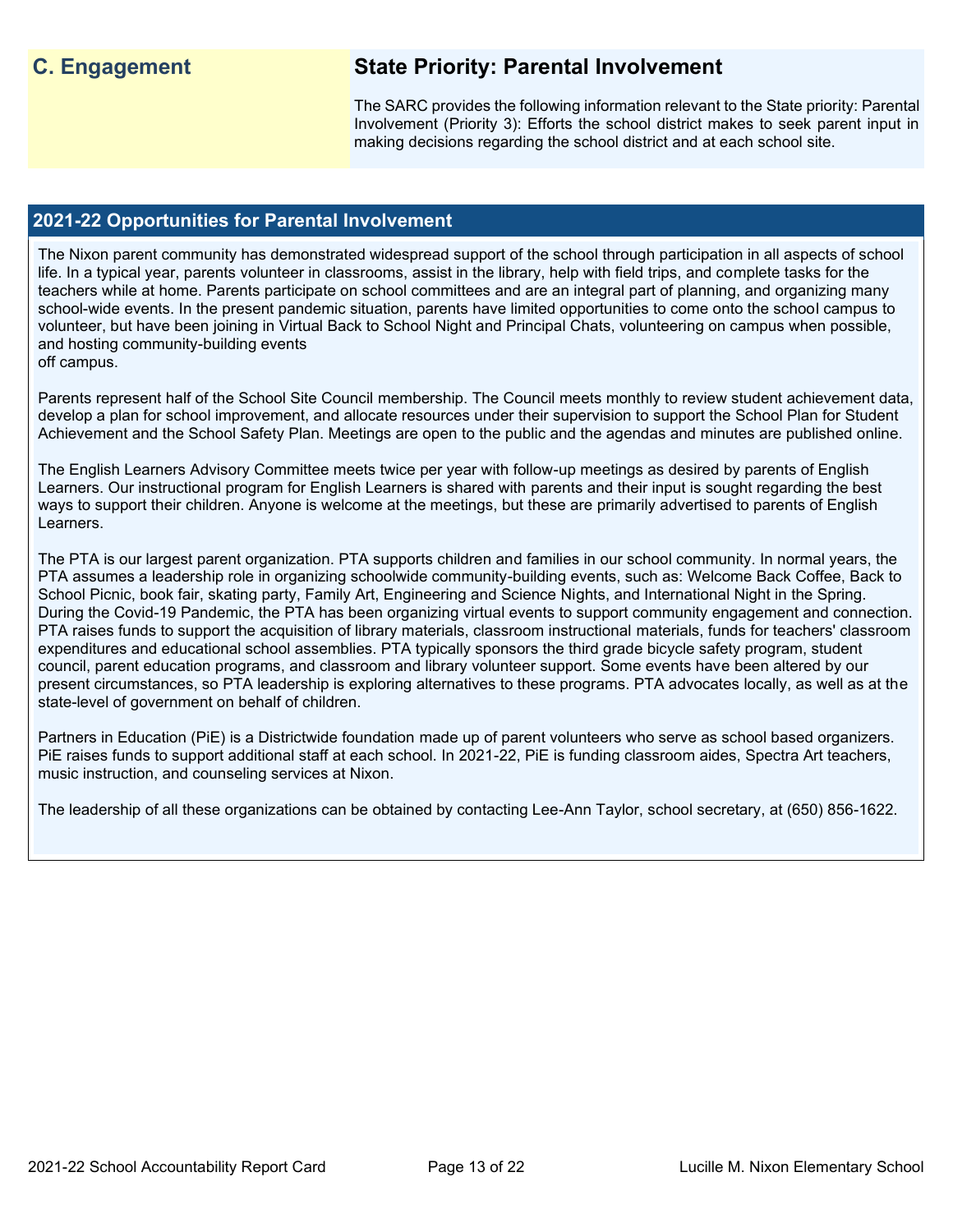## **2020-21 Chronic Absenteeism by Student Group**

| <b>Student Group</b>                                 | <b>Cumulative</b><br><b>Enrollment</b> | <b>Chronic</b><br><b>Absenteeism</b><br><b>Eligible Enrollment</b> | <b>Chronic</b><br><b>Absenteeism</b><br><b>Count</b> | <b>Chronic</b><br><b>Absenteeism</b><br><b>Rate</b> |
|------------------------------------------------------|----------------------------------------|--------------------------------------------------------------------|------------------------------------------------------|-----------------------------------------------------|
| <b>All Students</b>                                  | 394                                    | 382                                                                | $\overline{7}$                                       | 1.8                                                 |
| <b>Female</b>                                        | 195                                    | 189                                                                | 5                                                    | 2.6                                                 |
| <b>Male</b>                                          | 199                                    | 193                                                                | $\overline{2}$                                       | 1.0                                                 |
| American Indian or Alaska Native                     | $\Omega$                               | $\Omega$                                                           | $\Omega$                                             | 0.0                                                 |
| <b>Asian</b>                                         | 130                                    | 127                                                                | 2                                                    | 1.6                                                 |
| <b>Black or African American</b>                     | 10                                     | 9                                                                  | $\mathbf{0}$                                         | 0.0                                                 |
| <b>Filipino</b>                                      | $\overline{2}$                         | $\overline{2}$                                                     | $\mathbf{0}$                                         | 0.0                                                 |
| <b>Hispanic or Latino</b>                            | 50                                     | 50                                                                 | 3                                                    | 6.0                                                 |
| Native Hawaiian or Pacific Islander                  | 1                                      | $\mathbf{1}$                                                       | 0                                                    | 0.0                                                 |
| <b>Two or More Races</b>                             | 52                                     | 50 <sub>2</sub>                                                    | $\Omega$                                             | 0.0                                                 |
| <b>White</b>                                         | 149                                    | 143                                                                | 2                                                    | 1.4                                                 |
| <b>English Learners</b>                              | 60                                     | 59                                                                 | $\overline{4}$                                       | 6.8                                                 |
| <b>Foster Youth</b>                                  | $\Omega$                               | $\mathbf{0}$                                                       | $\Omega$                                             | 0.0                                                 |
| <b>Homeless</b>                                      | $\overline{2}$                         | $\overline{2}$                                                     | $\Omega$                                             | 0.0                                                 |
| <b>Socioeconomically Disadvantaged</b>               | 28                                     | 28                                                                 | 4                                                    | 14.3                                                |
| <b>Students Receiving Migrant Education Services</b> | $\Omega$                               | $\Omega$                                                           | $\Omega$                                             | 0.0                                                 |
| <b>Students with Disabilities</b>                    | 37                                     | 37                                                                 | 3                                                    | 8.1                                                 |

## **C. Engagement State Priority: School Climate**

The SARC provides the following information relevant to the State priority: School Climate (Priority 6):

- Pupil suspension rates;
- Pupil expulsion rates; and
- Other local measures on the sense of safety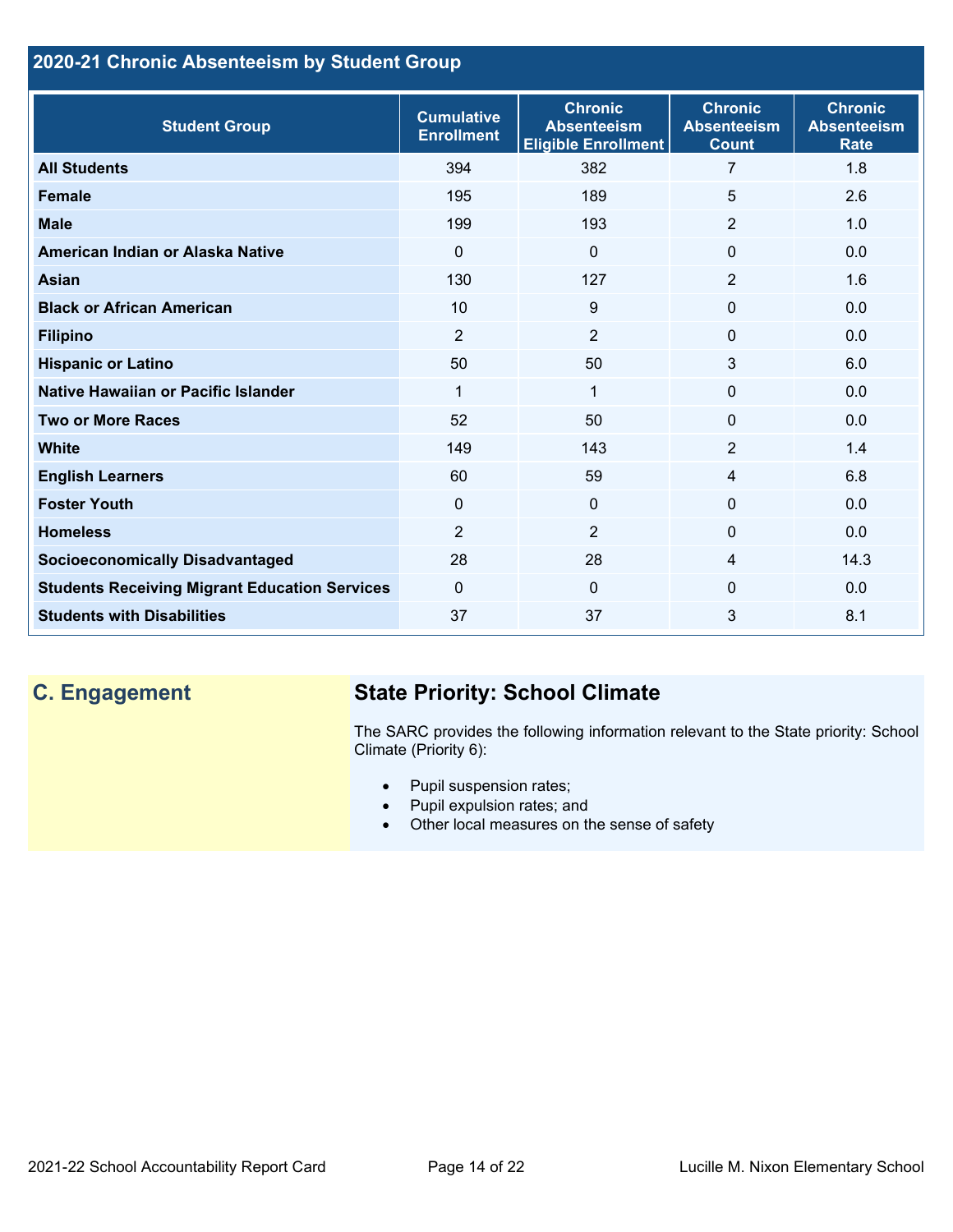### **Suspensions and Expulsions**

This table displays suspensions and expulsions data collected between July through June, each full school year respectively. Data collected during the 2020-21 school year may not be comparable to earlier years of this collection due to differences in learning mode instruction in response to the COVID-19 pandemic.

| <b>Subject</b>     | <b>School</b><br>2018-19 | <b>School</b><br>2020-21 | <b>District</b><br>2018-19 | <b>District</b><br>2020-21 | <b>State</b><br>2018-19 | <b>State</b><br>2020-21 |
|--------------------|--------------------------|--------------------------|----------------------------|----------------------------|-------------------------|-------------------------|
| <b>Suspensions</b> | 0.00                     | 0.00                     | 0.96                       | 0.06                       | 3.47                    | 0.20                    |
| <b>Expulsions</b>  | 0.00                     | 0.00                     | 0.00                       | 0.00                       | 0.08                    | 0.00                    |

This table displays suspensions and expulsions data collected between July through February, partial school year due to the COVID-19 pandemic. The 2019-2020 suspensions and expulsions rate data are not comparable to other year data because the 2019-2020 school year is a partial school year due to the COVID-19 crisis. As such, it would be inappropriate to make any comparisons in rates of suspensions and expulsions in the 2019-2020 school year compared to other school years.

| <b>Subject</b>     | <b>School</b><br>2019-20 | <b>District</b><br>2019-20 | <b>State</b><br>2019-20 |
|--------------------|--------------------------|----------------------------|-------------------------|
| <b>Suspensions</b> | 0.22                     | 0.53                       | 2.45                    |
| <b>Expulsions</b>  | 0.00                     | 0.00                       | 0.05                    |

### **2020-21 Suspensions and Expulsions by Student Group**

| <b>Student Group</b>                                 | <b>Suspensions Rate</b> | <b>Expulsions Rate</b> |
|------------------------------------------------------|-------------------------|------------------------|
| <b>All Students</b>                                  | 0.00                    | 0.00                   |
| <b>Female</b>                                        | 0.00                    | 0.00                   |
| <b>Male</b>                                          | 0.00                    | 0.00                   |
| American Indian or Alaska Native                     | 0.00                    | 0.00                   |
| <b>Asian</b>                                         | 0.00                    | 0.00                   |
| <b>Black or African American</b>                     | 0.00                    | 0.00                   |
| <b>Filipino</b>                                      | 0.00                    | 0.00                   |
| <b>Hispanic or Latino</b>                            | 0.00                    | 0.00                   |
| Native Hawaiian or Pacific Islander                  | 0.00                    | 0.00                   |
| <b>Two or More Races</b>                             | 0.00                    | 0.00                   |
| <b>White</b>                                         | 0.00                    | 0.00                   |
| <b>English Learners</b>                              | 0.00                    | 0.00                   |
| <b>Foster Youth</b>                                  | 0.00                    | 0.00                   |
| <b>Homeless</b>                                      | 0.00                    | 0.00                   |
| <b>Socioeconomically Disadvantaged</b>               | 0.00                    | 0.00                   |
| <b>Students Receiving Migrant Education Services</b> | 0.00                    | 0.00                   |
| <b>Students with Disabilities</b>                    | 0.00                    | 0.00                   |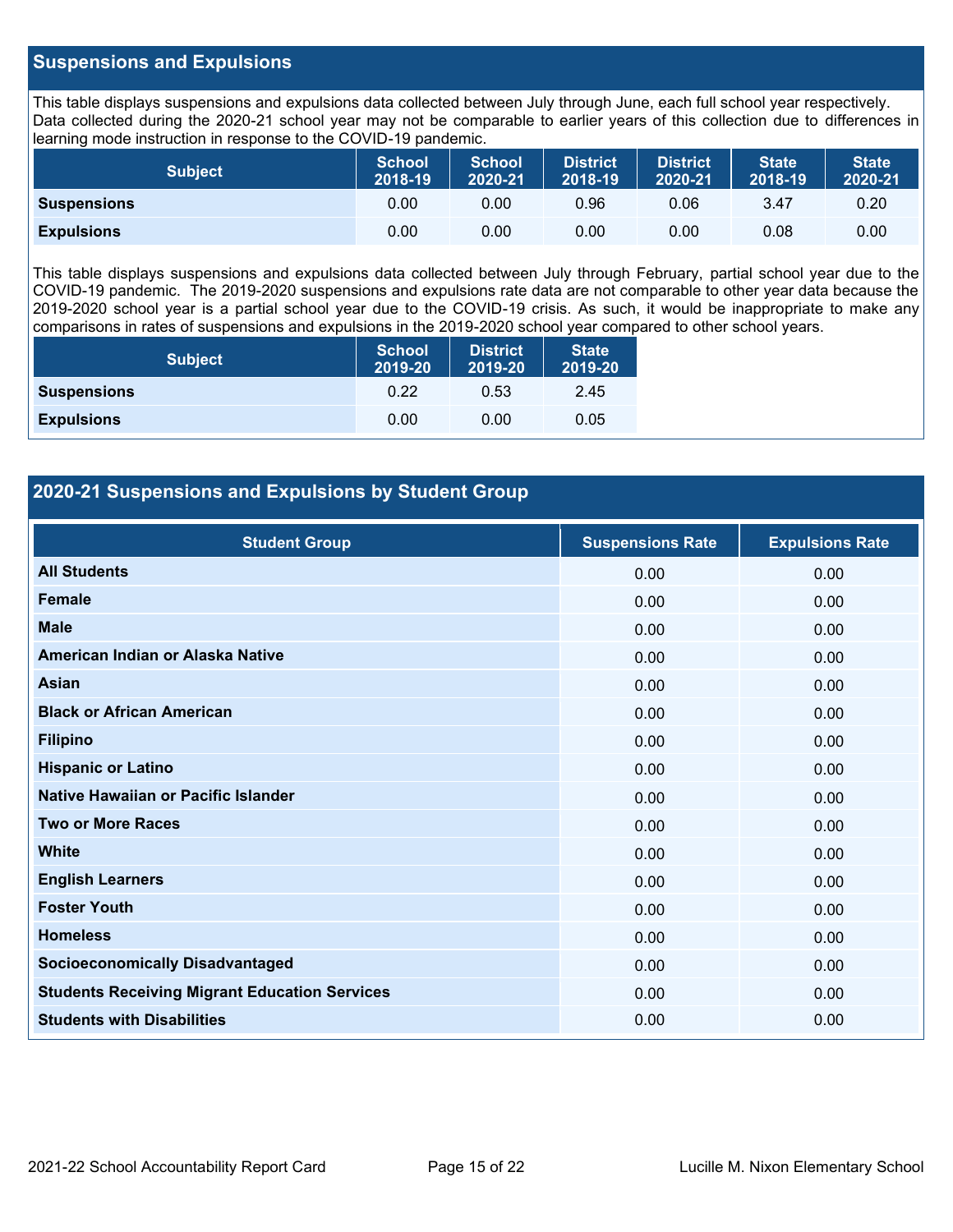### **2021-22 School Safety Plan**

Each year a Safety Plan is developed by the School Site Council, reviewed by staff, and available to all parents. It has four areas of concentration, with annual goals in one or more of these areas.

Personal Experiences of Students & Staff: Develop expertise throughout the school community in responding to emergency situations regarding physical injury and safety. Annual opportunities are provided for staff to renew their CPR certification and use of an AED device.

Physical Environment: Practice and adhere to emergency procedures for disaster drills and lockdown situations. Drills for the purpose of evacuating the building and responding to fire alarms and earthquakes are practiced multiple times beginning in the first week of each school year. Fire drills include procedures for fast, efficient evacuation and accounting for all persons known to have been present in the building. Earthquake drills include procedures for duck, cover and hold on, as well as Search and Rescue, First Aid, student accounting and release, review of food and water supplies and communication. Procedures for responding to an active shooter situation at the school are informed by local law enforcement and discussed by staff. Silent communication strategies have been put in place using digital apps.

Social Environment: Continue to develop social and emotional learning skills as defined in our elementary progress report. These include areas of self management, self awareness, social awareness and relationship skills. A wide variety of strategies are used, many of which are drawn from the Responsive Classroom resources.

Culture: Develop in students a sense of responsibility for treating themselves and each other in a respectful manner: to appreciate the value for all of us in being a diverse community (e.g., learning styles, race, ethnicity, country of origin, strengths, and challenges).

Goals for 2021-22, set in March 2021, are to continue to ensure the safety of all staff and students at school during the ongoing Covid-19 pandemic, and to plan for ways to reengage the Nixon parent community, as Covid-19 safety guidelines begin to allow more safe interactions among community members.

## **D. Other SARC Information Information Required in the SARC**

The information in this section is required to be in the SARC but is not included in the state priorities for LCFF.

### **2018-19 Elementary Average Class Size and Class Size Distribution**

This table displays the 2018-19 average class size and class size distribution. The columns titled "Number of Classes" indicates how many classes fall into each size category (a range of total students per class). The "Other" category is for multigrade level classes.

| <b>Grade Level</b> | <b>Average</b><br><b>Class Size</b> | 1-20 Students | Number of Classes with   Number of Classes with   Number of Classes with<br>21-32 Students | 33+ Students |
|--------------------|-------------------------------------|---------------|--------------------------------------------------------------------------------------------|--------------|
| K                  | 17                                  |               |                                                                                            |              |
|                    | 21                                  | っ             | ∩                                                                                          |              |
|                    | 24                                  |               | 3                                                                                          |              |
|                    | 23                                  |               |                                                                                            |              |
|                    | 24                                  |               |                                                                                            |              |
|                    | 22                                  |               |                                                                                            |              |
|                    |                                     |               |                                                                                            |              |
| <b>Other</b>       |                                     |               |                                                                                            |              |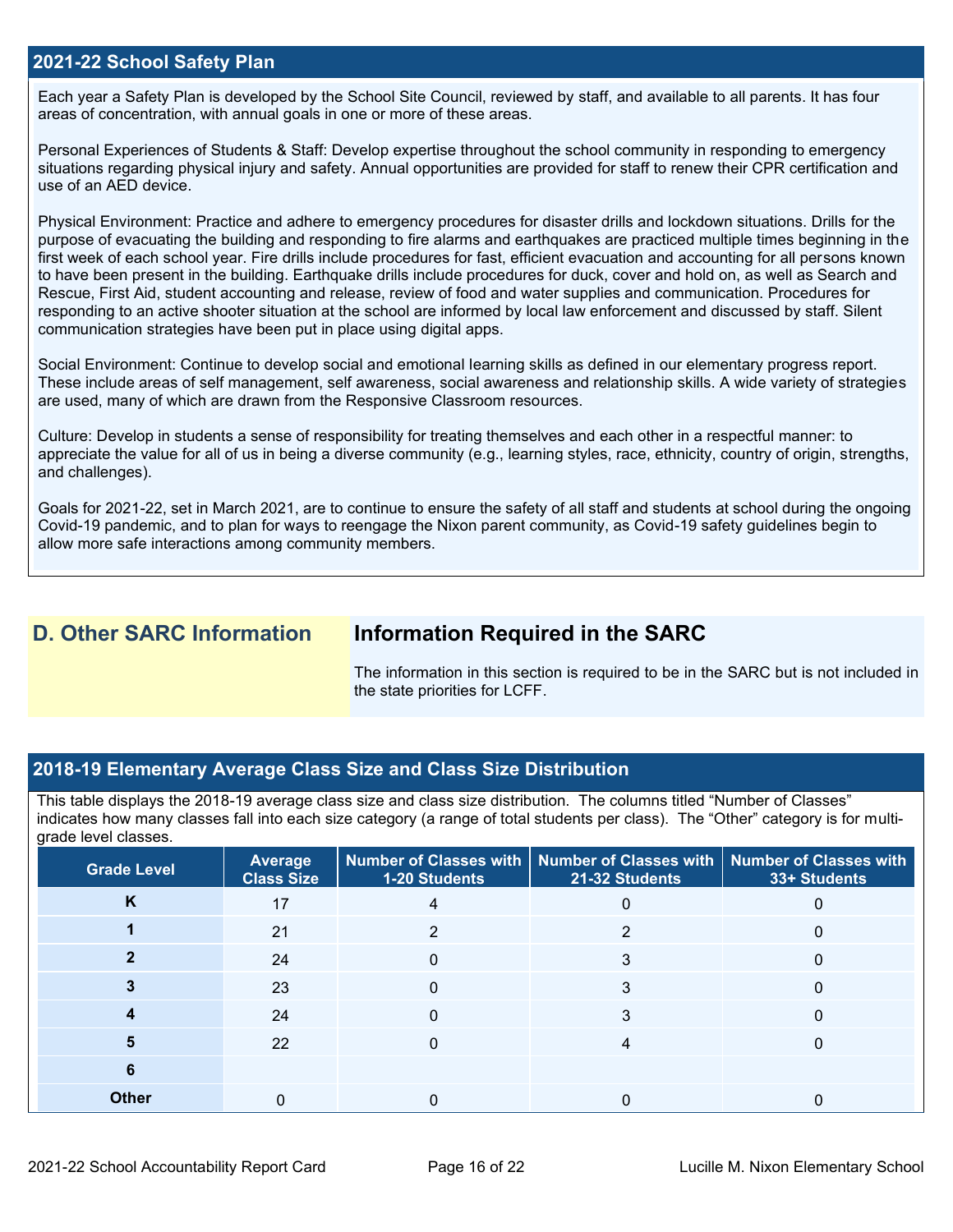### **2019-20 Elementary Average Class Size and Class Size Distribution**

This table displays the 2019-20 average class size and class size distribution. The columns titled "Number of Classes" indicates how many classes fall into each size category (a range of total students per class). The "Other" category is for multi-grade level classes.

| <b>Grade Level</b> | Average<br><b>Class Size</b> | 1-20 Students | Number of Classes with   Number of Classes with   Number of Classes with<br>21-32 Students | 33+ Students |
|--------------------|------------------------------|---------------|--------------------------------------------------------------------------------------------|--------------|
| K                  | 21                           |               |                                                                                            |              |
|                    | 22                           | 0             | 3                                                                                          |              |
|                    | 20                           |               |                                                                                            |              |
|                    | 23                           | $\Omega$      | 3                                                                                          |              |
|                    | 23.0                         | 0             | 3                                                                                          |              |
| 5                  | 24                           | O             | 3                                                                                          |              |
| 6                  |                              |               |                                                                                            |              |
| <b>Other</b>       | $\Omega$                     |               |                                                                                            |              |

### **2020-21 Elementary Average Class Size and Class Size Distribution**

This table displays the 2020-21 average class size and class size distribution. The columns titled "Number of Classes" indicates how many classes fall into each size category (a range of total students per class). The "Other" category is for multi-grade level classes.

| <b>Grade Level</b> | Average<br><b>Class Size</b> | 1-20 Students | Number of Classes with   Number of Classes with   Number of Classes with<br>21-32 Students | 33+ Students |
|--------------------|------------------------------|---------------|--------------------------------------------------------------------------------------------|--------------|
| ĸ                  | 17                           | 3             | 0                                                                                          | $\Omega$     |
|                    | 21                           |               | っ                                                                                          | 0            |
|                    | 20                           |               |                                                                                            |              |
|                    | 21                           |               | っ                                                                                          |              |
|                    | 22                           | 0             | 3                                                                                          | $\mathbf{0}$ |
| 5                  | 22                           |               | っ                                                                                          |              |
| 6                  |                              |               |                                                                                            |              |
| <b>Other</b>       | $\Omega$                     |               |                                                                                            |              |

### **2020-21 Ratio of Pupils to Academic Counselor**

This table displays the ratio of pupils to Academic Counselor. One full time equivalent (FTE) equals one staff member working full time; one FTE could also represent two staff members who each work 50 percent of full time.

| <b>Title</b>                        | <b>Ratio</b> |
|-------------------------------------|--------------|
| <b>Pupils to Academic Counselor</b> |              |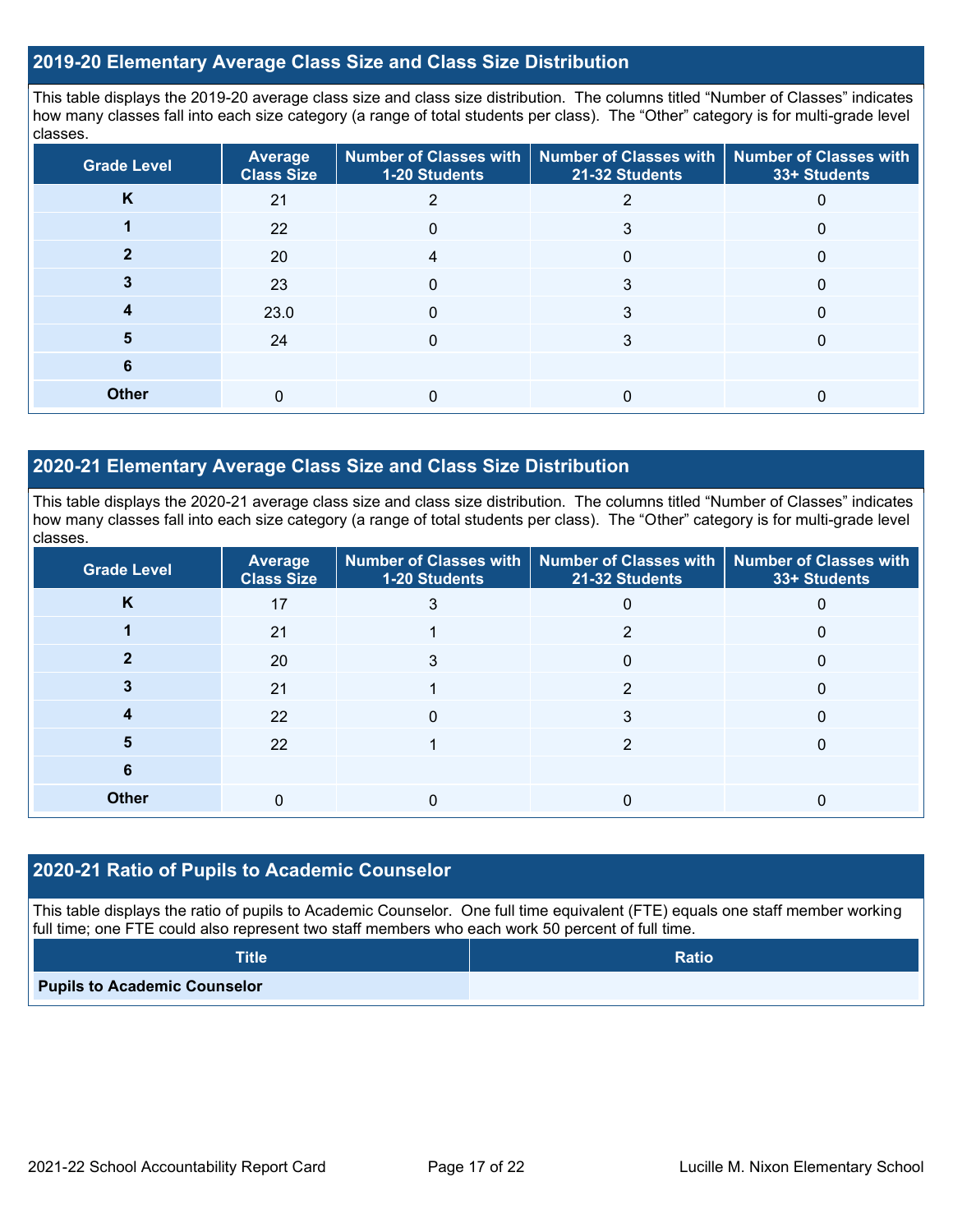### **2020-21 Student Support Services Staff**

This table displays the number of FTE support staff assigned to this school. One full time equivalent (FTE) equals one staff member working full time; one FTE could also represent two staff members who each work 50 percent of full time.

| <b>Title</b>                                                         | <b>Number of FTE Assigned to School</b> |
|----------------------------------------------------------------------|-----------------------------------------|
| <b>Counselor (Academic, Social/Behavioral or Career Development)</b> | $\mathbf{0}$                            |
| Library Media Teacher (Librarian)                                    | 0.9                                     |
| <b>Library Media Services Staff (Paraprofessional)</b>               | 0                                       |
| <b>Psychologist</b>                                                  | 0.7                                     |
| <b>Social Worker</b>                                                 | $\Omega$                                |
| <b>Speech/Language/Hearing Specialist</b>                            | 0.8                                     |
| <b>Resource Specialist (non-teaching)</b>                            | $\mathbf{0}$                            |

### **2019-20 Expenditures Per Pupil and School Site Teacher Salaries**

This table displays the 2019-20 expenditures per pupil and average teach salary for this school. Cells with N/A values do not require data.

| Level                                                | <b>Total</b><br><b>Expenditures</b><br><b>Per Pupil</b> | <b>Expenditures</b><br><b>Per Pupil</b><br>(Restricted) | <b>Expenditures</b><br><b>Per Pupil</b><br>(Unrestricted) | <b>Average</b><br><b>Teacher</b><br><b>Salary</b> |
|------------------------------------------------------|---------------------------------------------------------|---------------------------------------------------------|-----------------------------------------------------------|---------------------------------------------------|
| <b>School Site</b>                                   | \$15,044.93                                             | \$2,850.36                                              | \$12,194.57                                               | \$120,650.10                                      |
| <b>District</b>                                      | N/A                                                     | N/A                                                     | 13.114.29                                                 | \$114,644                                         |
| <b>Percent Difference - School Site and District</b> | N/A                                                     | N/A                                                     | $-200.0$                                                  | 5.1                                               |
| <b>State</b>                                         |                                                         |                                                         | \$8,444                                                   | \$86,376                                          |
| <b>Percent Difference - School Site and State</b>    | N/A                                                     | N/A                                                     | $-200.0$                                                  | 33.1                                              |

### **2020-21 Types of Services Funded**

The District relies on federal categorical funding under Title I, Title II, and Title III of the Every Student Succeeds Act (ESSA). The use of categorical funds is to assist districts in closing the educational gap of special populations and providing resources, professional development, and materials to improve instruction. One way these funds are used is to employ reading specialists, instructional aides, primary language tutors, and English learner (EL) specialists. Funds are also used to support district wide professional learning in curriculum and EL support. Supplementary services, such as after-school tutoring for students, a summer bridge course for rising ninth-graders, and engagement opportunities for parents, also draw from these funds. For a more detailed analysis of services funded, refer to the Local Control and Accountability Plan (LCAP) Addendum for 2018-19 located on PAUSD's LCAP webpage,<https://www.pausd.org/about-us/lcap.> In addition, each School Site Council (SSC) annually reviews and updates their site's School Plan for Student Achievement (SPSA). The California Department of Education describes the SPSA as the "plan of action to improve student academic performance by coordinating all educational services and resources." With input from the staff and community, the SSC is the decision-making body responsible for establishing SPSA goals through the review of site-specific student achievement and other data. For school sites with 21 or more English learners, a site level English English Language Advisory Committee (ELAC) will advise the principal and staff in the development of a site plan for English learners and submitting the plan to the SSC for consideration of inclusion in the SPSA. The SPSA includes a budget for proposed expenditures to support the SPSA goals. Proposed 2020-21 SPSAs were presented to the PAUSD Board on June 23, 2020 and are available through the following link: <http://go.boarddocs.com/ca/pausd/Board.nsf/goto?open&id=BQ2S3Y6FB3CB>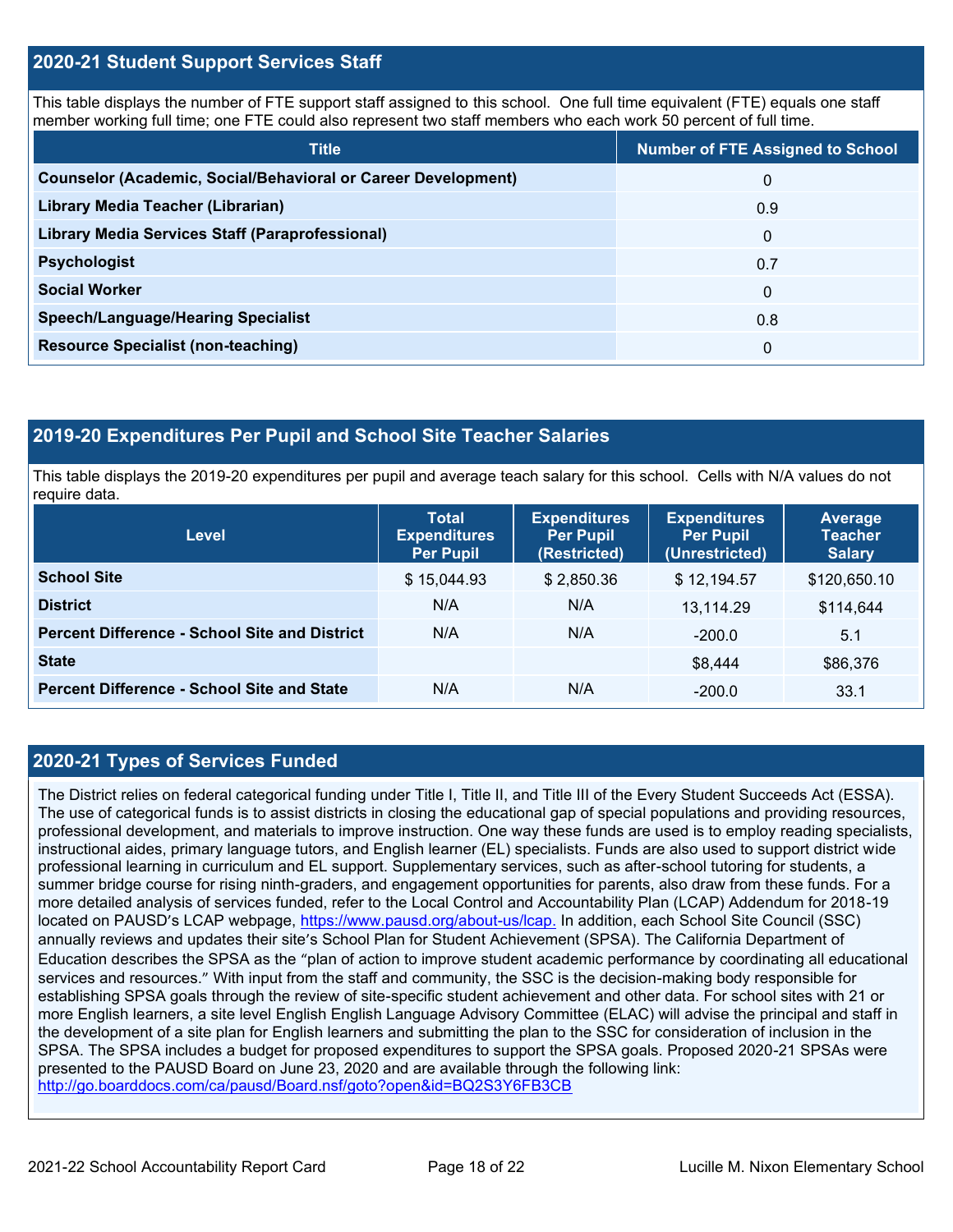### **2019-20 Teacher and Administrative Salaries**

This table displays the 2019-20 Teacher and Administrative salaries. For detailed information on salaries, see the CDE Certification Salaries & Benefits web page at [http://www.cde.ca.gov/ds/fd/cs/.](http://www.cde.ca.gov/ds/fd/cs/)

| Category                                             | <b>District</b><br><b>Amount</b> | <b>State Average</b><br>for Districts<br>in Same Category |
|------------------------------------------------------|----------------------------------|-----------------------------------------------------------|
| <b>Beginning Teacher Salary</b>                      | \$67,059                         | \$52,562                                                  |
| <b>Mid-Range Teacher Salary</b>                      | \$106,750                        | \$83,575                                                  |
| <b>Highest Teacher Salary</b>                        | \$135,311                        | \$104,166                                                 |
| <b>Average Principal Salary (Elementary)</b>         | \$170,020                        | \$131,875                                                 |
| <b>Average Principal Salary (Middle)</b>             | \$184,382                        | \$137,852                                                 |
| <b>Average Principal Salary (High)</b>               | \$191,531                        | \$150,626                                                 |
| <b>Superintendent Salary</b>                         | \$309,000                        | \$260,243                                                 |
| <b>Percent of Budget for Teacher Salaries</b>        | 37%                              | 34%                                                       |
| <b>Percent of Budget for Administrative Salaries</b> | 5%                               | 5%                                                        |

| <b>Professional Development</b>                                                                          |    |  |                                                                                        |  |  |
|----------------------------------------------------------------------------------------------------------|----|--|----------------------------------------------------------------------------------------|--|--|
| This table displays the number of school days dedicated to staff development and continuous improvement. |    |  |                                                                                        |  |  |
| <b>Subject</b>                                                                                           |    |  | $\begin{array}{ c c c c c c c c c }\n\hline\n2019-20 & 2020-21 & 2021-22\n\end{array}$ |  |  |
| Number of school days dedicated to Staff Development and Continuous Improvement                          | 13 |  |                                                                                        |  |  |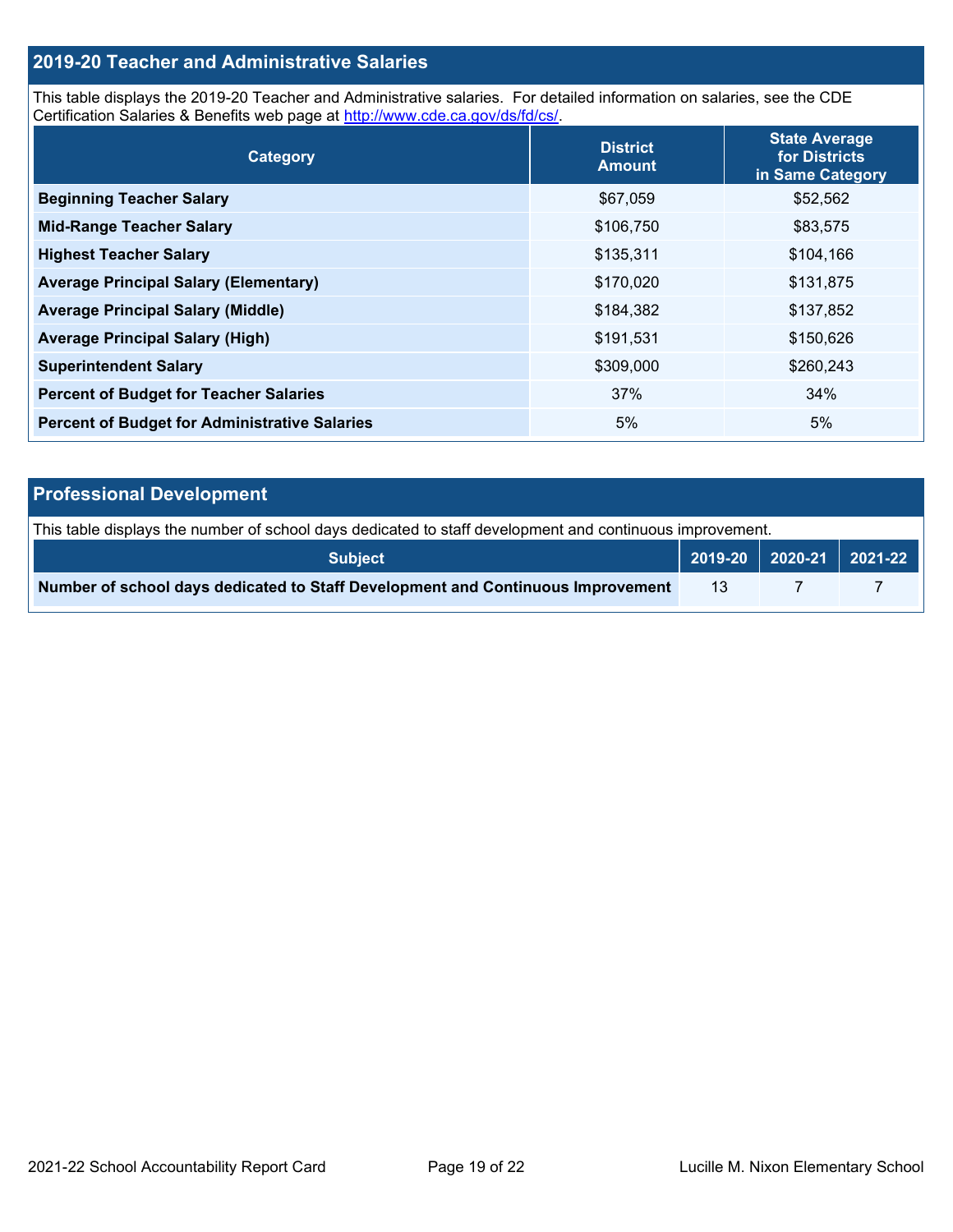# **Palo Alto Unified School District 2020-21 Local Accountability Report Card (LARC) Addendum**

## **Local Accountability Report Card (LARC) Addendum**

**2020-21 Local Accountability Report Card (LARC) Addendum Overview**



On July 14, 2021, the California State Board of Education (SBE) determined that the California Department of Education (CDE) will use the SARC as the mechanism to conduct a one-time data collection of the LEA-level aggregate test results of all school's local assessments administered during the 2020–2021 school year in order to meet the federal Every Students Succeeds Act (ESSA) reporting requirement for the Local Educational Agency Accountability Report Cards (LARCs).

Each local educational agency (LEA) is responsible for preparing and posting their annual LARC in accordance with the federal ESSA. As a courtesy, the CDE prepares and posts the LARCs on behalf of all LEAs.

Only for the 2020–2021 school year and the 2020–2021 LARCs, LEAs are required to report their aggregate local assessments test results at the LEA-level to the CDE by populating the tables below via the SARC. These data will be used to meet the LEAs' federal requirement for their LARCs. Note that it is the responsibility of the school and LEA to ensure that all student privacy and suppression rules are in place when reporting data in Tables 3 and 4 in the Addendum, as applicable.

The tables below are not part of the SBE approved 2020–2021 SARC template but rather are the mechanism by which these required data will be collected from LEAs.

For purposes of the LARC and the following tables, an LEA is defined as a school district, a county office of education, or a direct funded charter school.

| <b>2021-22 District Contact Information</b> |                                   |  |  |  |
|---------------------------------------------|-----------------------------------|--|--|--|
| <b>District Name</b>                        | Palo Alto Unified School District |  |  |  |
| <b>Phone Number</b>                         | (650) 329-3700                    |  |  |  |
| Superintendent                              | Dr. Don Austin                    |  |  |  |
| <b>Email Address</b>                        | daustin@pausd.org                 |  |  |  |
| <b>District Website Address</b>             | www.pausd.org                     |  |  |  |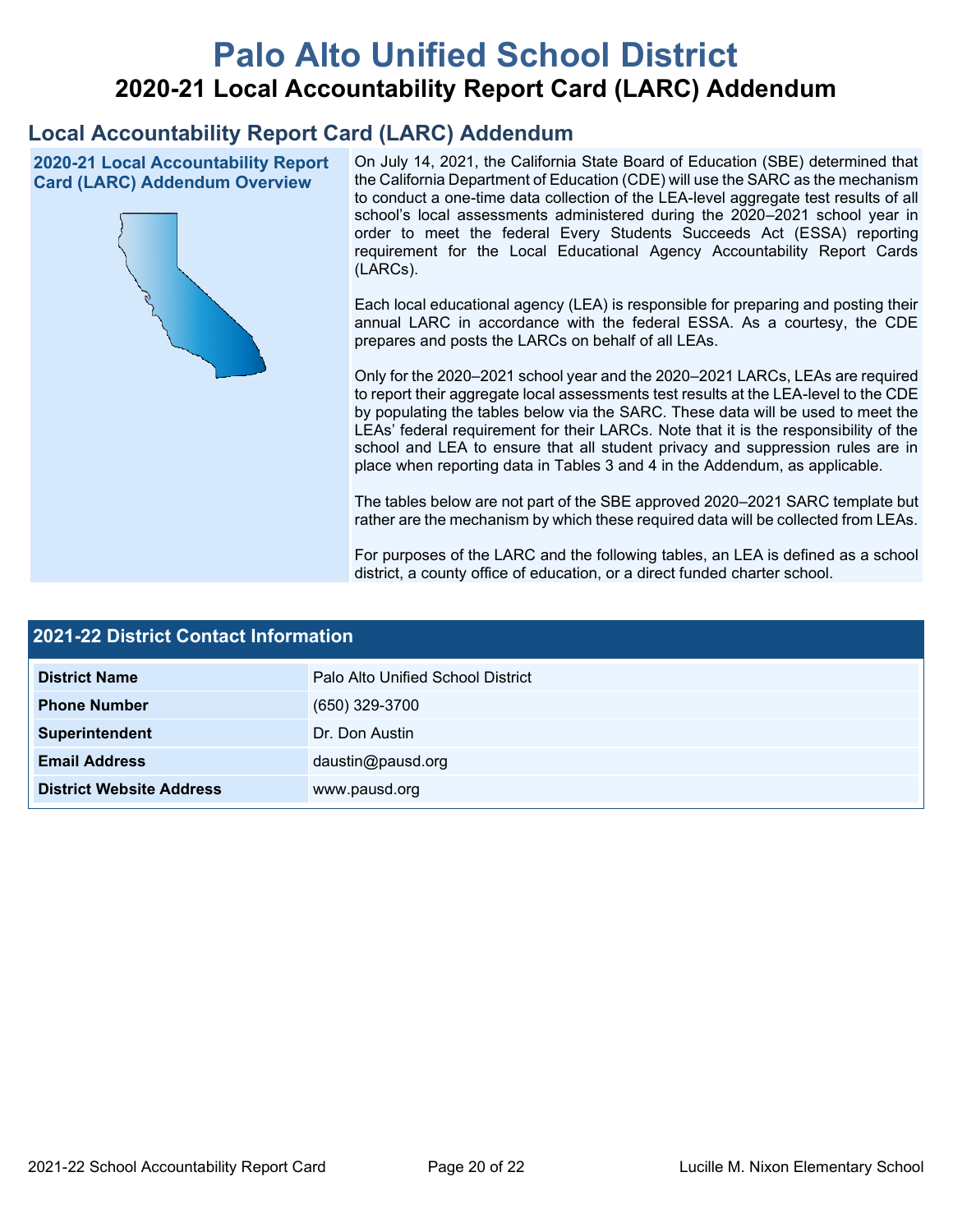### **2020-21 CAASPP Test Results in ELA by Student Group**

This table displays CAASPP test results in ELA by student group for students grades three through eight and grade eleven taking and completing a state-administered assessment. The CDE will populate this table for schools in cases where the school administered the CAASPP assessment. In cases where the school administered a local assessment instead of CAASPP, the CDE will populate this table with "NT" values, meaning this school did not test students using the CAASPP. See the local assessment(s) table for more information.

| <b>CAASPP</b><br><b>Student Groups</b>               | <b>CAASPP</b><br><b>Total</b><br><b>Enrollment</b> | <b>CAASPP</b><br><b>Number</b><br><b>Tested</b> | <b>CAASPP</b><br><b>Percent</b><br><b>Tested</b> | <b>CAASPP</b><br><b>Percent</b><br><b>Not Tested</b> | <b>CAASPP</b><br><b>Percent</b><br>Met or<br><b>Exceeded</b> |
|------------------------------------------------------|----------------------------------------------------|-------------------------------------------------|--------------------------------------------------|------------------------------------------------------|--------------------------------------------------------------|
| <b>All Students</b>                                  | 5633                                               | 4781                                            | 84.87                                            | 15.13                                                | 80.48                                                        |
| <b>Female</b>                                        | 2644                                               | 2237                                            | 84.61                                            | 15.39                                                | 84.21                                                        |
| <b>Male</b>                                          | 2989                                               | 2544                                            | 85.11                                            | 14.89                                                | 77.21                                                        |
| American Indian or Alaska Native                     | --                                                 | $\overline{\phantom{m}}$                        | --                                               | $\overline{\phantom{a}}$                             | --                                                           |
| <b>Asian</b>                                         | 2084                                               | 1848                                            | 88.68                                            | 11.32                                                | 90.63                                                        |
| <b>Black or African American</b>                     | 102                                                | 87                                              | 85.29                                            | 14.71                                                | 48.28                                                        |
| <b>Filipino</b>                                      | 30                                                 | 25                                              | 83.33                                            | 16.67                                                | 70.83                                                        |
| <b>Hispanic or Latino</b>                            | 823                                                | 688                                             | 83.60                                            | 16.40                                                | 51.03                                                        |
| Native Hawaiian or Pacific Islander                  | 57                                                 | 47                                              | 82.46                                            | 17.54                                                | 31.91                                                        |
| <b>Two or More Races</b>                             | 680                                                | 597                                             | 87.79                                            | 12.21                                                | 85.71                                                        |
| <b>White</b>                                         | 1855                                               | 1487                                            | 80.16                                            | 19.84                                                | 83.00                                                        |
| <b>English Learners</b>                              | 379                                                | 329                                             | 86.81                                            | 13.19                                                | 37.23                                                        |
| <b>Foster Youth</b>                                  | $\qquad \qquad -$                                  | $\overline{\phantom{a}}$                        | --                                               |                                                      | --                                                           |
| <b>Homeless</b>                                      | 36                                                 | 20                                              | 55.56                                            | 44.44                                                | 30.00                                                        |
| <b>Military</b>                                      | $\mathbf 0$                                        | $\mathbf 0$                                     | $\mathbf 0$                                      | $\overline{0}$                                       | $\mathbf 0$                                                  |
| <b>Socioeconomically Disadvantaged</b>               | 673                                                | 557                                             | 82.76                                            | 17.24                                                | 43.56                                                        |
| <b>Students Receiving Migrant Education Services</b> | 0                                                  | $\mathbf 0$                                     | $\mathbf 0$                                      | $\mathbf 0$                                          | 0                                                            |
| <b>Students with Disabilities</b>                    | 650                                                | 498                                             | 76.62                                            | 23.38                                                | 38.90                                                        |